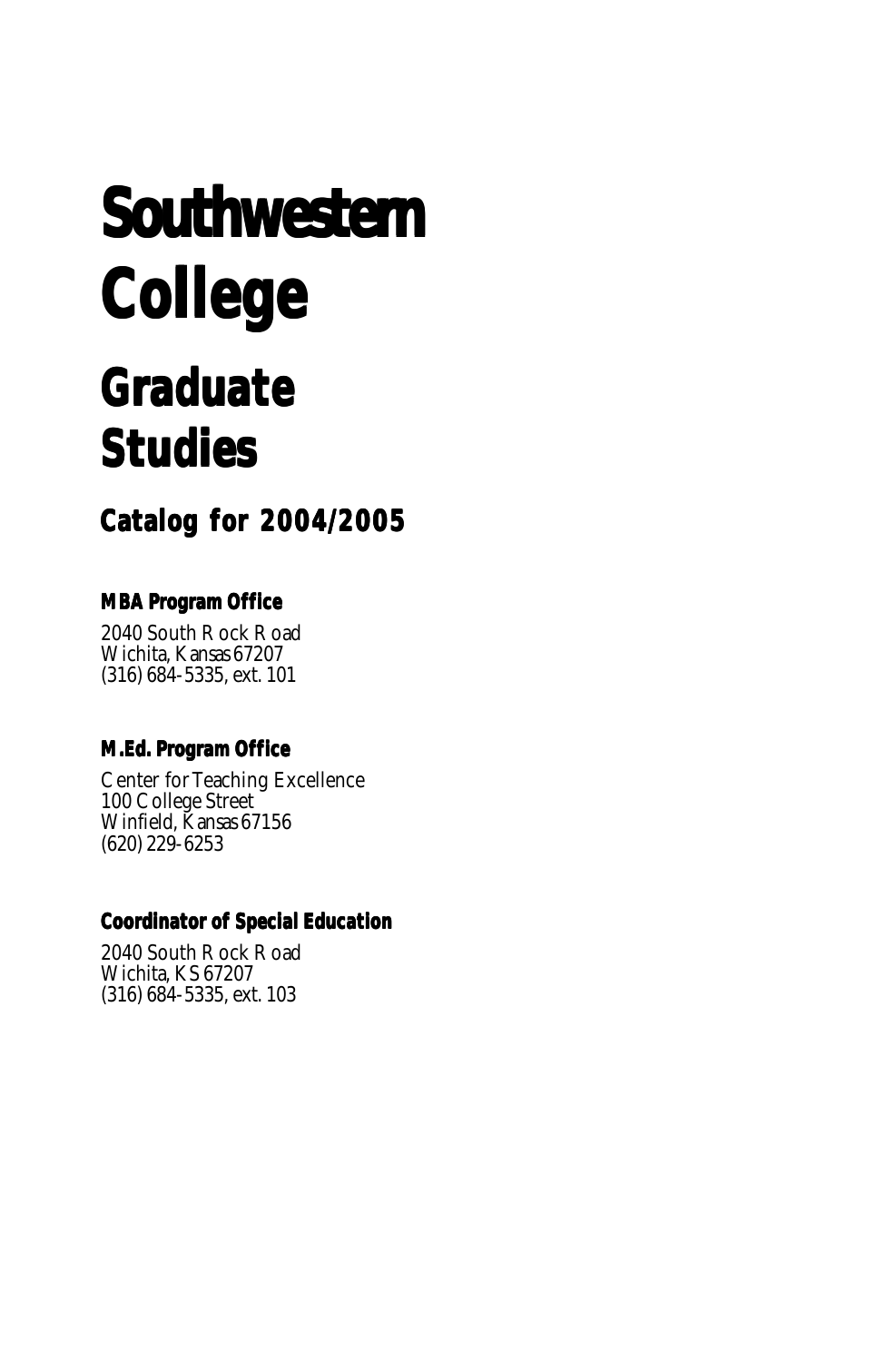## **2 • Our Vision 2 • Our Vision**

## **OUR VISION**

*Southwestern College in Winfield, Kansas, is a learning community dedicated to —intellectual growth and career preparation, —individual development and Christian values, —lifetime learning and responsible citizenship, and —leadership through service in a world without boundaries.*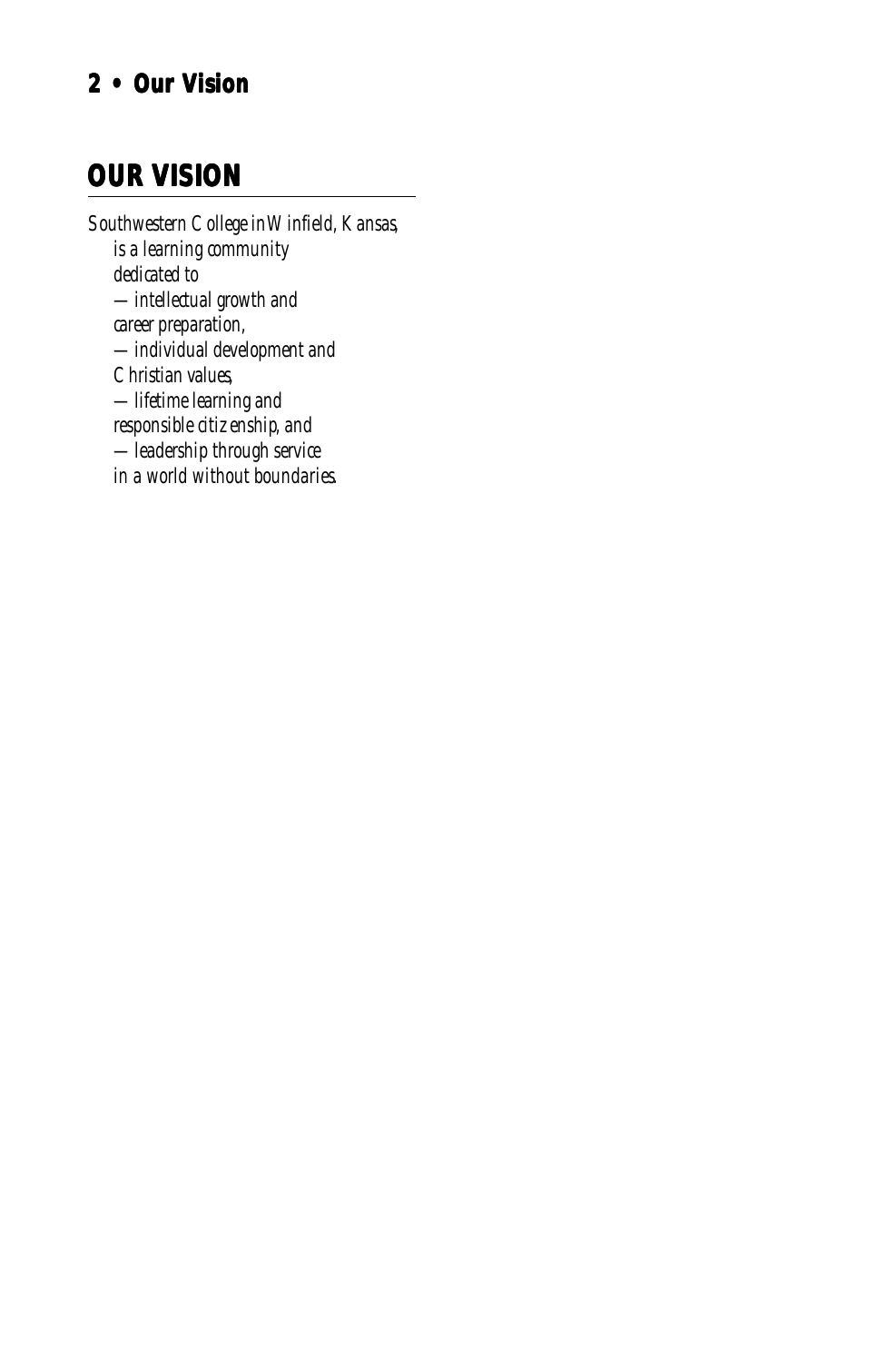## **TABLE OF CONTENTS**

| Accreditation                                   | $\overline{4}$ |
|-------------------------------------------------|----------------|
| Admission                                       | $\overline{4}$ |
| <b>Academic Policies</b>                        | 8              |
| Requirements for Graduation                     | 9              |
| Payments                                        | 14             |
| Financial Aid                                   | 14             |
| <b>Student Services</b>                         | 15             |
| Master of Business Administration Program (MBA) | 17             |
| Master of Education Program (M.Ed.)             | 21             |
| Faculty and Administration                      | 29             |
| Index                                           | 31             |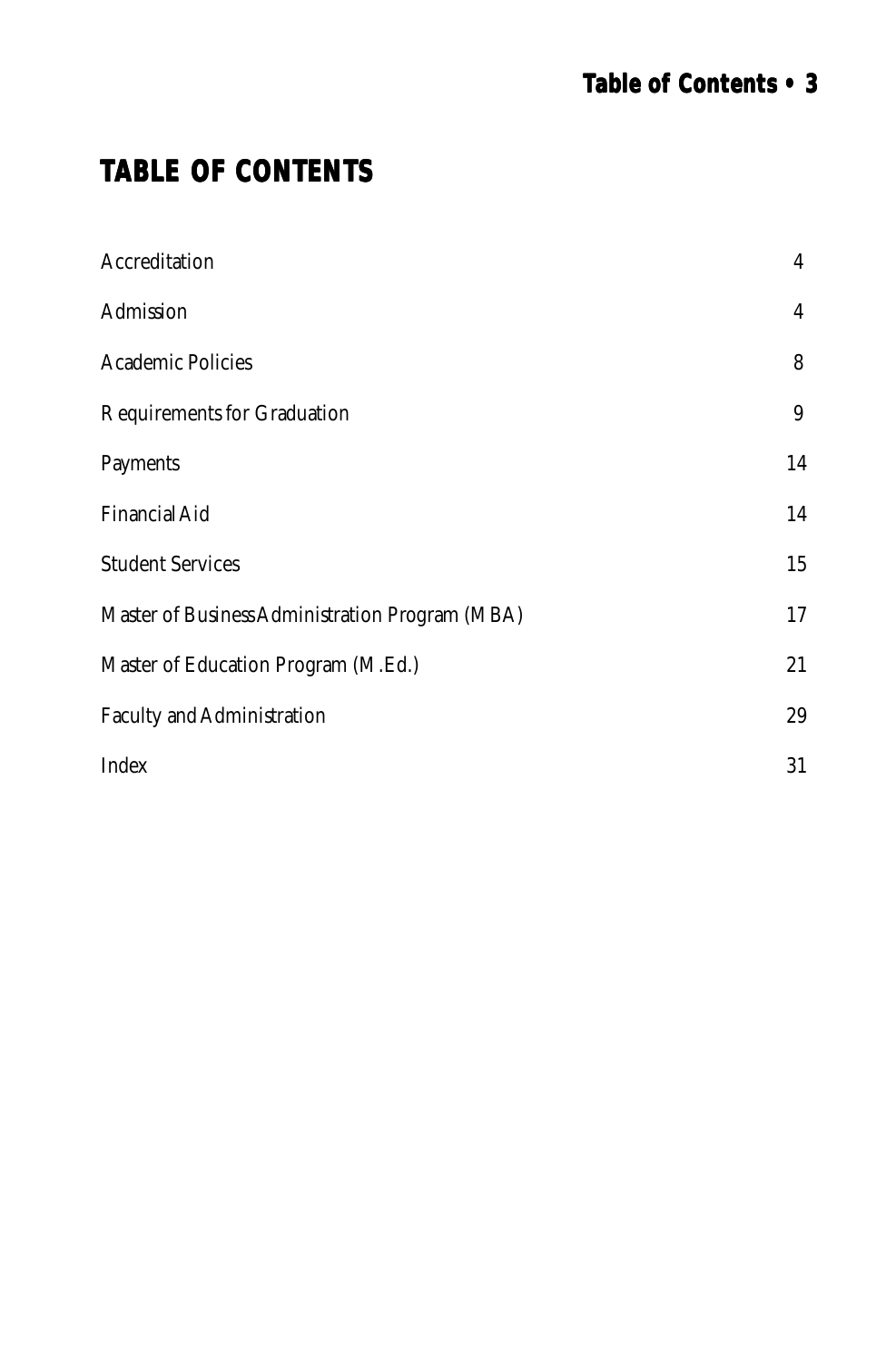### <span id="page-3-0"></span>**4 • Accreditation**

## **Catalogs**

Southwestern College's academic programs are described in three different catalogs. The Graduate and Undergraduate Catalogs are available from the registrar on the main campus. The Professional Studies Catalog is available from the offices at other campus locations. This is the Graduate Catalog for both the Master of Business Administration and the Master of Education.

Courses and policies in this catalog are subject to change through the processes set forth in the institutional policies manual. Normally, policy revisions are undertaken in the following year after due notification has been served. There may be cases, however, when a policy is changed and implemented in the same year. A curriculum or policy change could be applied to matriculated students and, as such, the catalog should not be construed as a contract between the college and the students.

Southwestern College does not discriminate on the basis of handicap, race, color, creed, sex, age, or national origin in the recruitment and admission of students, faculty, or staff. Southwestern College is an Affirmative Action/Equal Opportunity institution.

#### **Selection of Catalog**

In most cases, students will meet graduation requirements stated in the catalog under which they first enter the program. When graduation requirements change, students may adhere to the ones listed in the catalog under which they first entered, or they may optionally select the newer catalog and follow those requirements. Students who leave the master's program but reenroll having missed no more than two terms (counting fall, spring, and summer as terms) may follow the catalog under which they were previously enrolled.

## **Accreditation**

Southwestern College is accredited by the Higher Learning Commission and is a member of the North Central Association,www.ncahigherlearning comission.org, phone (312) 263-0456.

It is further accredited by the University Senate of the United Methodist Church, the Kansas State Department of Education, and the National Council for Accreditation of Teacher Education (NCATE). Southwestern students find credits taken here fully accepted in undergraduate and graduate schools across the nation.

## **Admission**

#### **Admission With Full Admission With Full Standing**

All applicants must have completed a baccalaureate degree from an accredited institution and a minimum undergraduate cumulative grade point average of 3.0 on a 4.0 scale.

### **Conditional Admission**

Some applicants may be granted conditional admission if grades do not meet the above standards or there are other deficiencies, provided there is other evidence that the applicant has the ability to do satisfactory graduate work, which might require submitting GMAT scores. In such cases, the program director will advise of conditions to be met to attain full-standing admission. Full standing is attained after completion of 12 hours of course work for graduate credit with a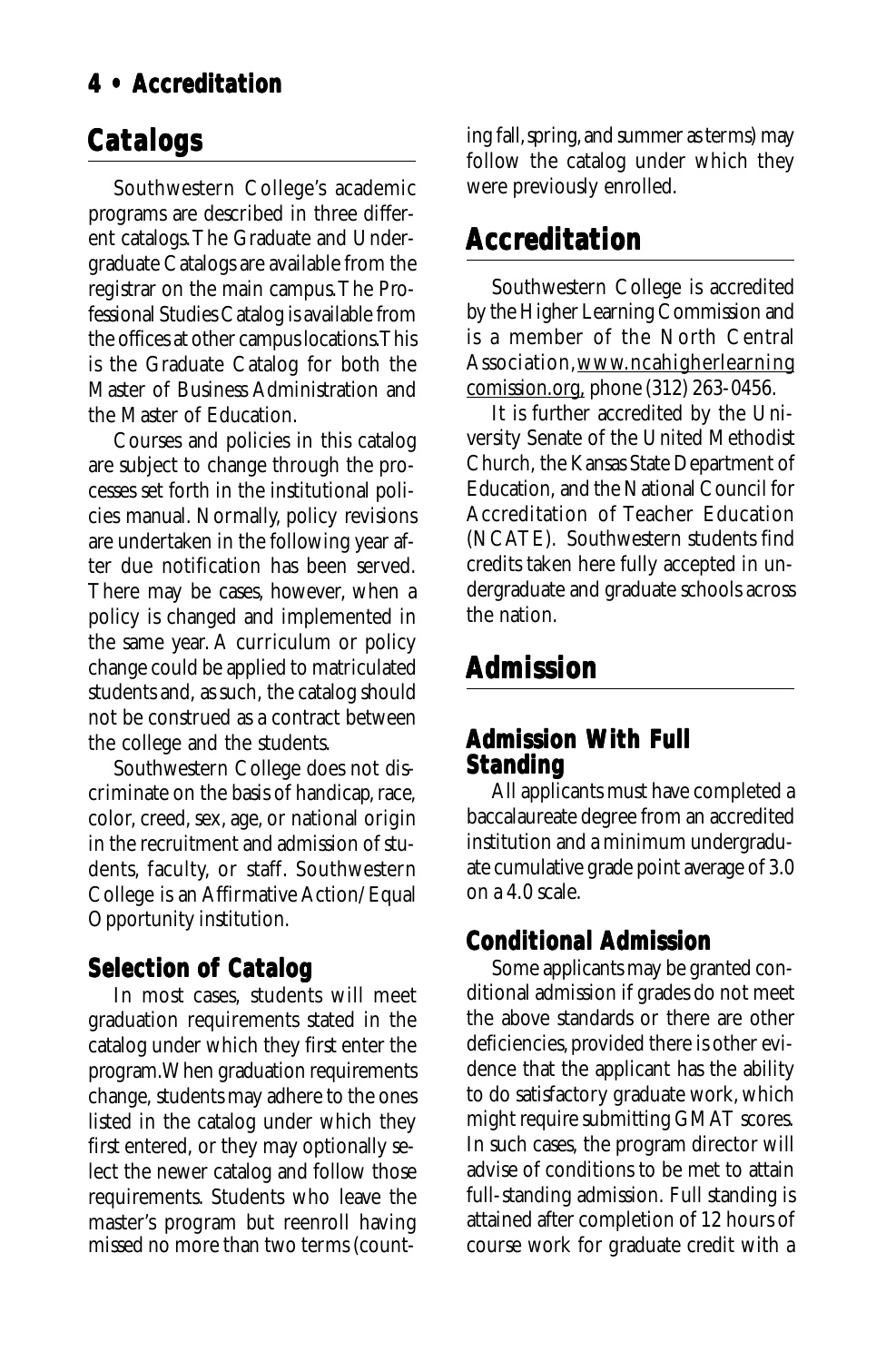<span id="page-4-0"></span>cumulative grade point average of 3.0 on a 4.0 scale and upon the removal of any condition that was specified at the time of the admission.

#### **Non-Degree Graduate Students**

Students who do not plan to work for an advanced degree may be admitted as non-degree students. Applications should be sent to the program in which they plan to take courses.

Non-degree seeking students must have completed at least 90 undergraduate credit hours and achieved a minimum cumulative grade point average of 3.0 on a 4.0 scale, or have obtained the consent of the graduate program director.

A maximum of 12 non-degree graduate credits may be earned. A non-degree seeking student who later wishes to enter a degree program must undergo the full application and admission review process.

Up to 12 non-degree graduate credits earned may be converted into regular undergraduate degree program credits. Converted non-degree graduate credits cannot also count towards a graduate degree program.

#### **Students applying to pursue an MBA should be aware of the following conditions and requirements:**

Admission to the MBA program is competitive. Applicants are required to submit an MBA application form, two letters of reference (at least one from a current employer), a personal essay, official transcripts of all college-level work, and a current resume.

An applicant's degree need not be in a business field; however, admission preference may be given to applicants with substantial business course work or work experience.

For transfer students, Southwestern College may recognize hours taken in other accredited graduate programs at the discretion of the MBA director. A maximum of six credit hours (with grades of A or B) may be applied to the Southwestern degree.

A formal application packet may be obtained from:

MBA Program Office Southwestern College 2040 South Rock Road Wichita, Kansas 67207 (316) 684-5335, ext. 101

#### **Students applying to pursue the major in special education must meet these additional requirements:**

—hold an undergraduate degree in elementary or secondary education

—have a valid teaching certificate for the level for which they are seeking special education certification

—have successfully completed a course in survey of exceptionalities

—submit a written essay discussing why the applicant is seeking a career in special education

For transfer students, Southwestern College will recognize hours taken in other accredited graduate programs if the grade point average of those total hours is 3.0 or higher. A maximum of six semester hours (with grades of A or B) may be applied to the Southwestern degree.

Prospective degree-seeking students are invited to discuss their specific goals and interests with the director of graduate studies before applying for admission. Formal application is made through the: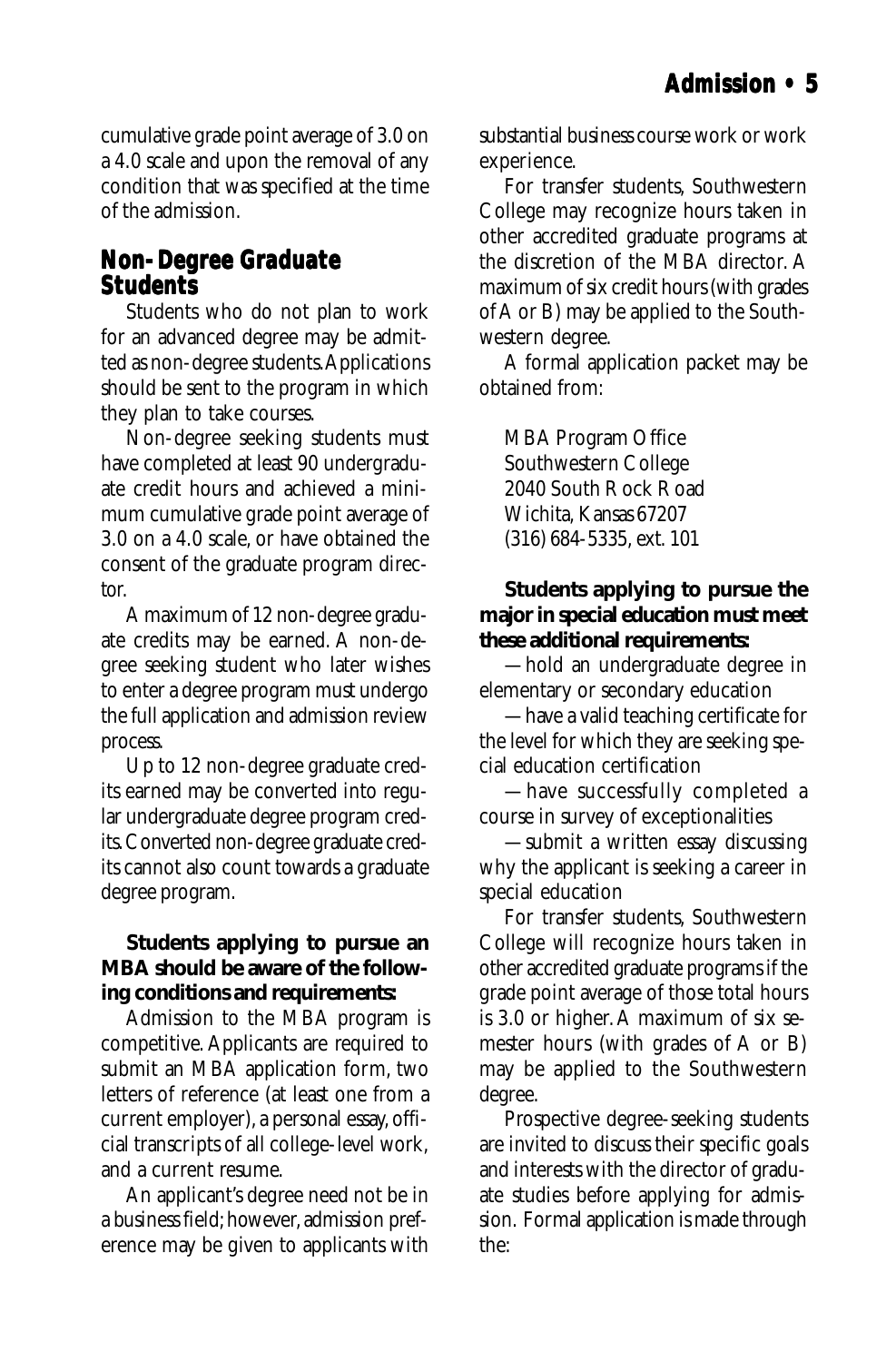## <span id="page-5-0"></span>**6 • Admission**

Center for Teaching Excellence Southwestern College 100 College Street Winfield, Kansas 67156-2499 (620) 229-6253 (800) 846-1543

#### **International Students Students**

Admission decisions for international students are based on a combination of English proficiency, successful completion of courses leading to graduation, letters of recommendation, and proof of financial support.

Students who have attended schools where English has not been the primary language of instruction must show evidence of English proficiency through a score of 550 or higher on the Test of English as a Foreign Language (TOEFL), special courses in other institutions such as completion of the highest level of an Intensive English Language Center program, or other relevant experiences.

In addition, international students must submit a certified bank statement indicating that the student or the student's sponsor has sufficient funds to meet the first year's expenses; a personal statement about the student's background, interests and personal accomplishments; and three letters of recommendation. If the student is being sponsored, a certified letter from the sponsor should be submitted indicating that the sponsor will be supporting the student during the student's stay in the United States. If the student is sponsored by the student's home government, the student should send a certified letter from the government indicating support and billing information.

## **Graduate Studies Council Graduate Studies Council**

The graduate studies council is the ruling body for the graduate program. Its responsibilities include, but are not limited to, establishing academic and conduct standards, reviewing learner progress toward candidacy and the degree; deciding on issues related to probation, suspension or expulsion; processing student complaints including grade appeals; and recommending students to the faculty for graduation. In the master of education program, some of these matters are reviewed first by the teacher education committee before being sent to the graduate studies council.

## **Orientation and Handbooks Handbooks**

All applicants are required to attend program orientation sessions for each degree program or engage in a comparable consultation with the director and obtain and review any written materials provided for orientation. Each graduate degree program has its own handbook, which applicants are required to read and sign before being fully admitted to the program.

## **Notice of of Nondiscrimination**

Southwestern College is committed to a policy of nondiscrimination on the basis of race, gender, color, age, sexual orientation, religion, national origin, ethnic origin, or physical disability, veteran (including Vietnam era) status, or other non-merit reasons, in hiring, admissions, and educational programs or activities, all as required by applicable laws and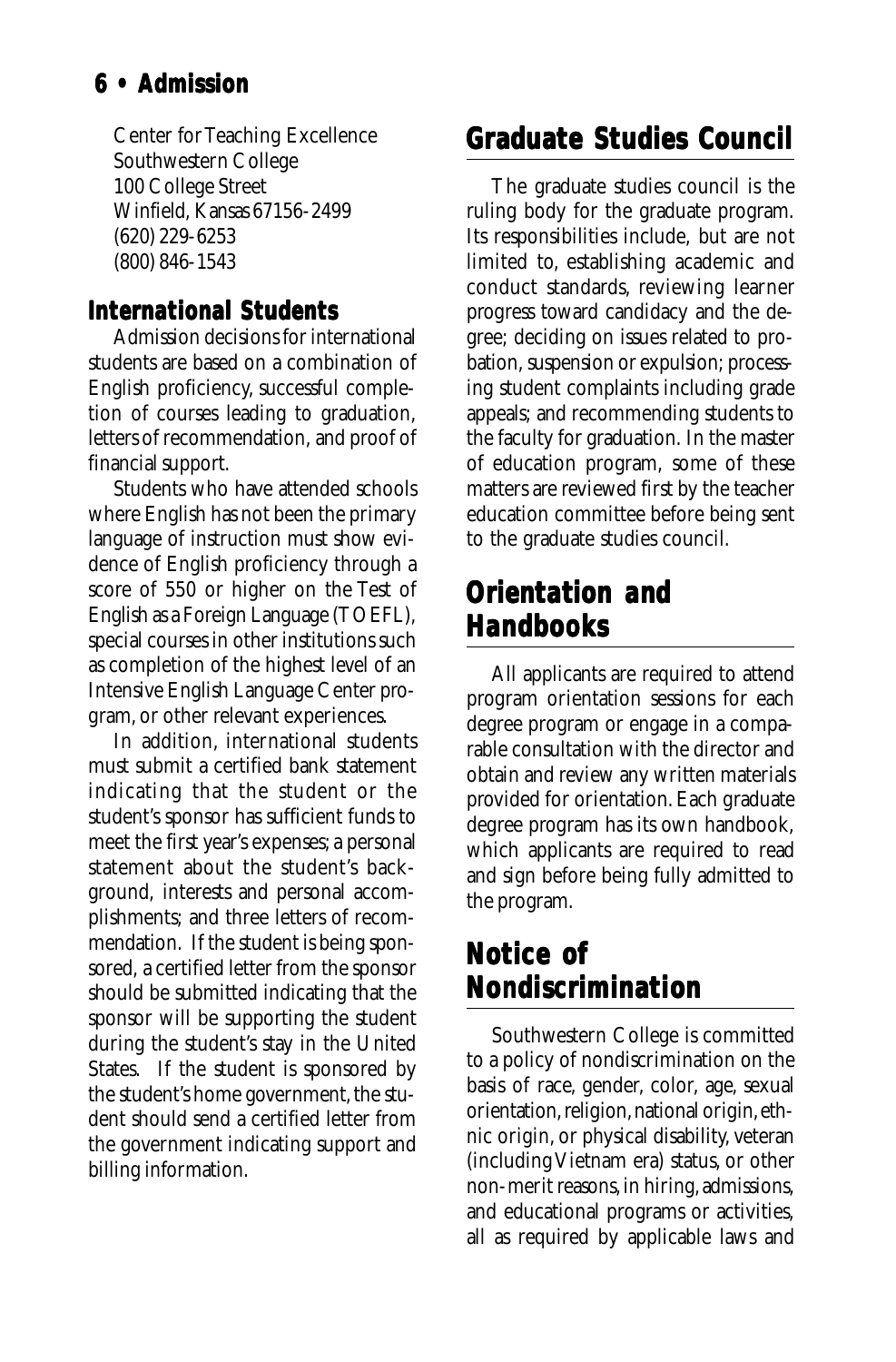<span id="page-6-0"></span>regulations. The college also practices affirmative action in hiring. Responsibility for coordination of compliance efforts and receipt of inquiries, including those concerning the Civil Rights Act of 1960, the Age Discrimination in Employment Act of 1975, Title IX of the Education Amendments of 1972, and Section 504 of the Rehabilitation Act of 1973, the Vietnam Era Veterans' Readjustment Assistance Act of 1974, the Americans with Disabilities Act of 1990, and other related federal, state, and local legislation, executive orders, regulations, and guidelines, has been delegated to the vice president for business affairs and human resources, Southwestern College, 100 College, Winfield, KS 67156, telephone (620) 229-6000.

## **Privacy**

Southwestern College has interpreted the Family Educational Rights and Privacy Act of 1974 (FERPA; the Buckley Amendment) to restrict the release of confidential information relating to students. This information includes the student's academic record, test scores, and academic progress. A full statement of policy and students' rights is posted at www.sckans.edu/info on the college's Web site.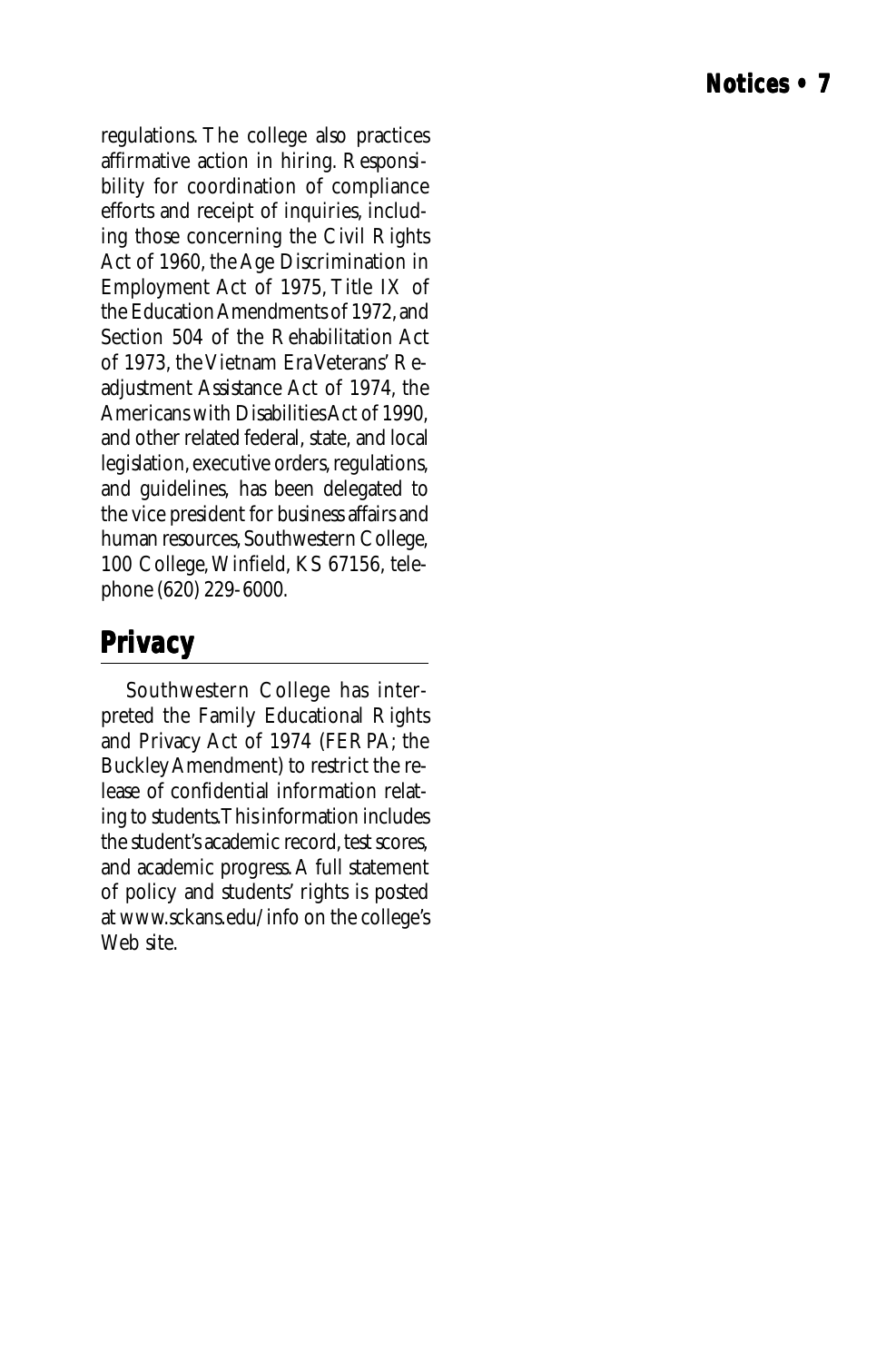## <span id="page-7-0"></span>**Academic Policies**

**Academic Integrity**. Southwestern College assumes the academic integrity of its students. In cases where academic integrity is in question, the following definitions and policies will apply.

Academic dishonesty is any act of cheating, fabrication, plagiarism, abuse of resources, forgery of academic documents, dissimulation, or sabotage, and any act of aiding and abetting academic dishonesty.

The following definitions make clear the policy of the college.

1. Cheating is using or attempting to use unauthorized materials, information or study aids in any academic exercise.

Examples: copying homework, copying someone else's test, using an unauthorized "cheat sheet," etc.

2. Fabrication is the falsification or invention of any information or citation in any academic exercise.

Examples: making up a source, giving an incorrect citation, misquoting a source, etc.

3. Plagiarism is the representation of the words and ideas of another as one's own in any academic exercise.

Plagiarism includes failing to give a citation for using work from another person or source. Modifications and rephrasings do not reduce the requirement for giving a citation. This also applies to information obtained electronically, such as from the Internet.

4. Dissimulation is the disguising or altering of one's own actions as to deceive another about the real nature of one's actions concerning an academic exercise.

Examples: fabricating excuses for such things as missing classes, postponing tests, handing in late papers, turning in a paper for one class that was originally written for another class (when original work is requested), etc.

5. Abuse of resources is the damaging of any resource material or inappropriately limiting access to resource material which is necessary for academic work.

Examples: hiding library materials, removing noncirculating material from the library, hiding or stealing another person's textbook, notes or software, failure to return library materials when requested by the library, etc.

6. Forgery of academic documents is the unauthorized changing or construction of any academic document.

Examples: changing transcripts, changing grade books, changing grades on papers which have been returned, forging signatures, etc.

Examples also include completion of an application for any Southwestern academic program which omits or falsifies any requested information. Such violations can result in the revocation of the application, even if approval was previously granted on the basis of fabricated information.

7. Sabotage is the damaging or impeding of the academic work of another student.

Examples: ruining another student's lab work, destroying another student's term paper, etc.

8. Aiding and abetting academic dishonesty is knowingly facilitating any act defined in 1-7.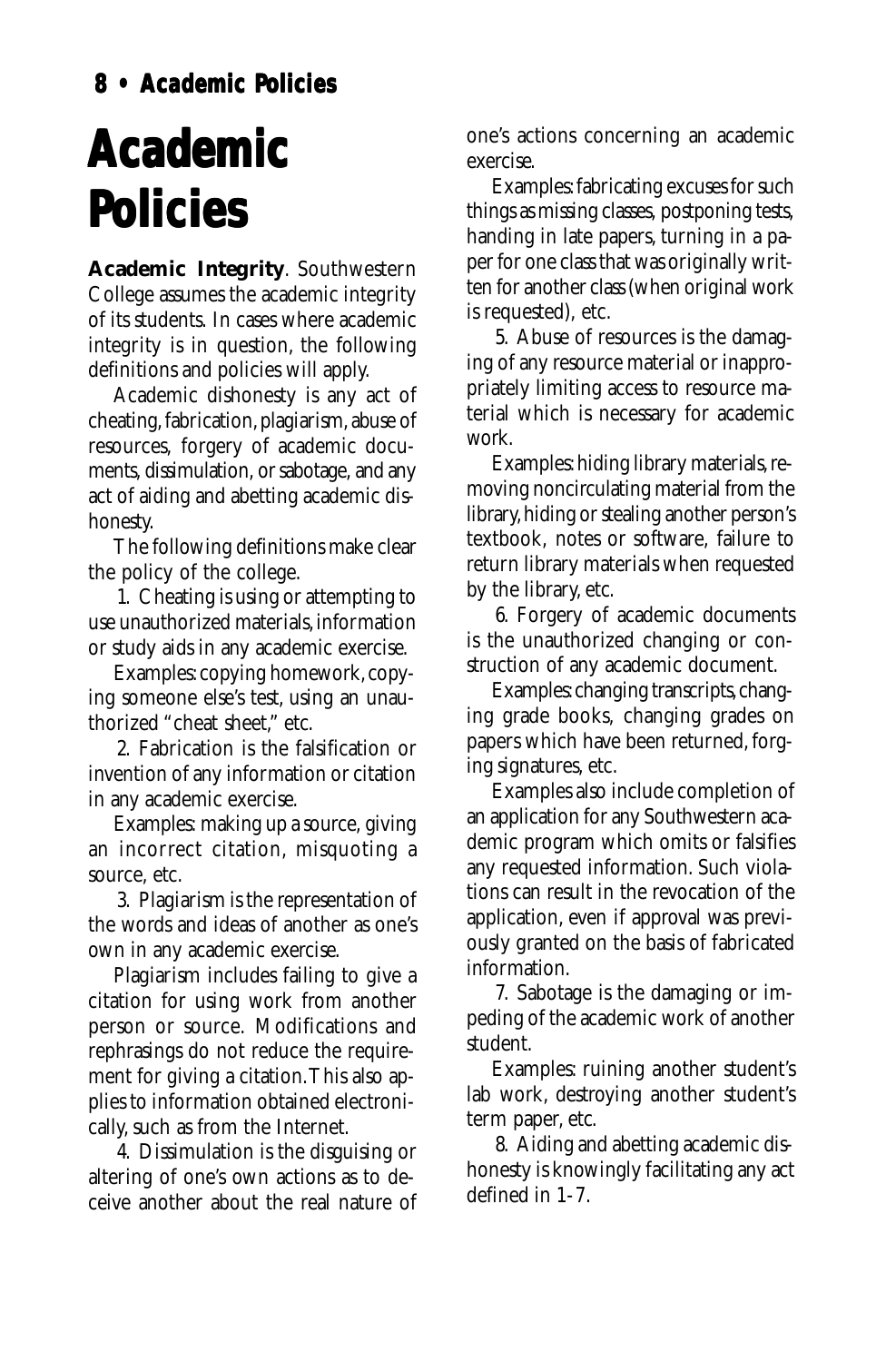<span id="page-8-0"></span>**Policies for Dealing with Academic**

**Dishonesty**. Violations of the academic integrity policy will result in one or more of the following: A zero for the assignment (paper, exam or project), an F for the course, or a disciplinary hearing before the graduate studies council and possible suspension from the institution.

All infractions must be reported in writing to the vice president for academic affairs. The student will also be notified. The academic vice president's office shall keep a record of reported infractions and sanctions.

Any student so suspended has a right to an appeal. If a student wishes to appeal, the request should be made in writing and must be received in the academic vice president's office by the date determined by the vice president for academic affairs in consultation with the graduate studies council.

Any violation of the policy not under the supervision of a faculty member will be handled by recommendation of the academic vice president to the graduate studies council.

*Adapted and used by permission from Tabor College*.

**Course Authorization.** Courses carrying graduate credit are listed in this catalog. Additional elective courses may be developed and announced in other publications.

**Course Load.** Full time is 9.0 hours per term.

**Completion of Degree.** From the date of acceptance, students have five consecutive years to complete the degree. If an extension is necessary, an application in writing must be made to the graduate program director stating information pertinent to the request.

**Degree Requirements**. These are the requirements for a graduate degree:

1. Complete the specific program requirements for the master's program.

2. Complete a minimum of 36 credit hours.

3. Have an overall grade point average of 3.0 (B average) with no grade below a C- (1.67).

4. Have Southwestern College graduate course credit of at least 30 hours.

5. Be elected to the degree by the faculty and by the Board of Trustees.

**Transfer Students**. Students may be able to transfer hours earned in other accredited graduate programs if the grade point average of those total hours is 3.0 or higher. A maximum of six semester hours (with grades of A or B) may be applied to the Southwestern graduate degree. The decision to accept transfer credit will be made by the graduate program director.

Transfer students must also meet these requirements:

1. Regardless of grade points earned in graduate study at other institutions, have at least a B average for all work taken in the graduate program at Southwestern College.

2. Accept the judgment of school administrators in substituting transfer credits for courses in the Southwestern graduate catalog.

**Grading System.** The college grading system defines the following marks as graded hours and assigns the grade-point values per credit hour shown:

 $A =$  Exemplary attendance, superior academic achievement, and professional communication skills  $(A + or A, 4 \text{ points})$ ; A-, 3.67)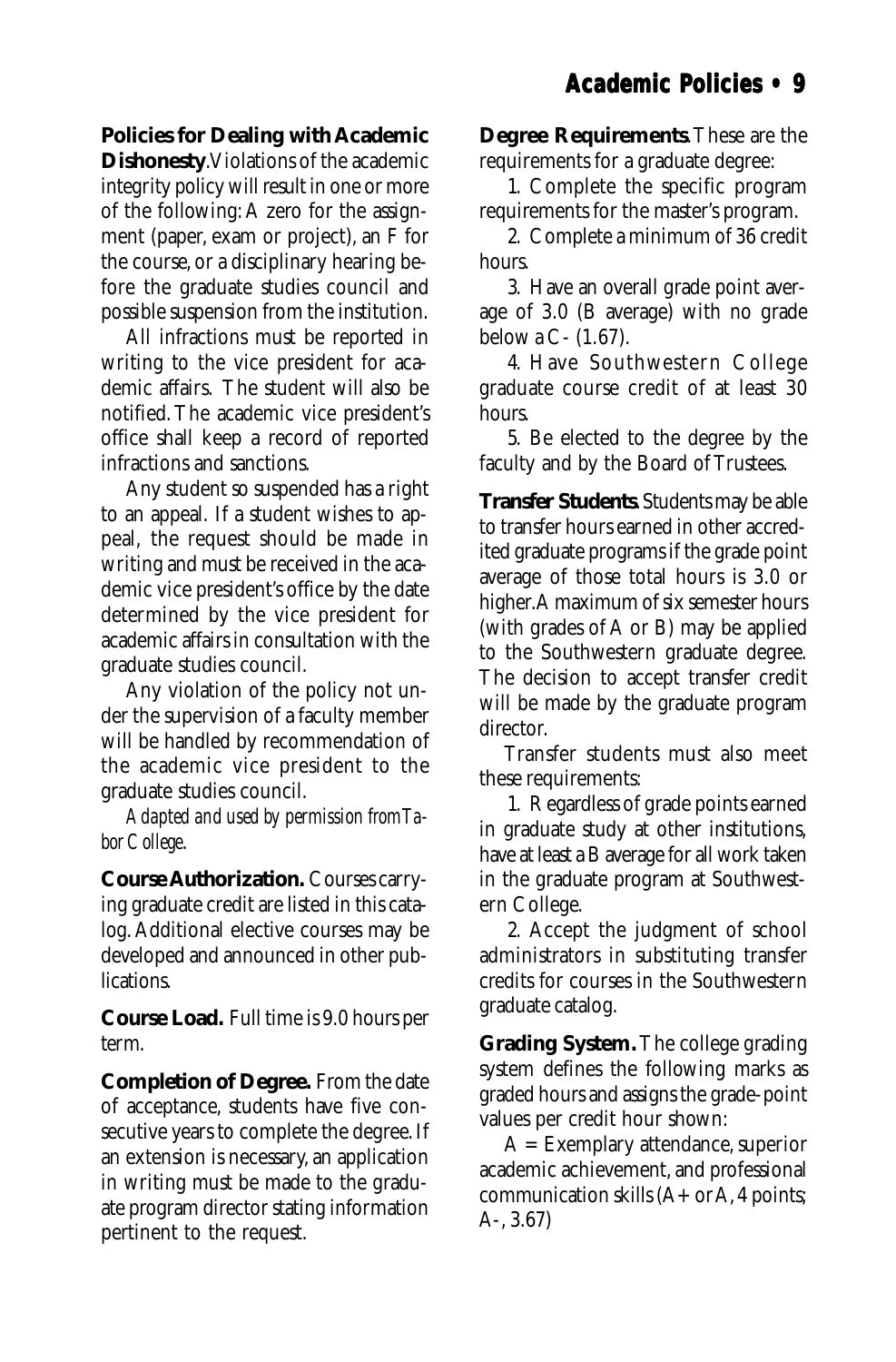### <span id="page-9-0"></span>**10 • Academic Policies olicies**

 $B =$  Completion of all assigned work with above average quality  $(B+, 3.33; B, 3.3)$ 3; B-, 2.67)

 $C =$  Completion of assigned work with acceptable performance  $(C+, 2.33)$ ;  $C, 2; C-, 1.67$ 

 $D =$  Inadequate demonstration of acceptable quality work (D+, 1.33; D, 1; D-, 0.67)

 $F =$  Unacceptable attendance, participation, and/or written work (0 points)

These additional marks are also used but do not designate graded hours and do not impact calculation of a GPA:

WD = Withdrawal from a course

 $I = Incomplete work$ 

S = Satisfactory work

 $U =$  Unsatisfactory work

**Incompletes**. A student may request a temporary grade of incomplete when the work of the student has been generally satisfactory, but for reasons beyond the student's control it has not been possible to complete certain assignments made by the instructor. If the instructor agrees to the student's request, the student and the instructor must jointly complete and file with the registrar a form, signed by the graduate program director, describing the work remaining in the course and a plan for its completion.

If an incomplete is given, the deadline for finishing the course work is thirty days after the end of the course in which the incomplete is given, or an earlier deadline as agreed to by the student and teacher. A grade of F will automatically be entered as a final grade if the remaining work is not completed by the deadline.

Extension of the deadline may be allowed by special permission of the program director in cases of illness or other conditions beyond the student's control.

Requests for extensions of deadlines must be initiated by the student and endorsed by the instructor involved in order to be considered by the graduate program director. During the period in which a student holds an incomplete, the grade point average will be calculated without counting the incomplete.

An instructor may not give an incomplete unless the student has requested it. If at the time grades are submitted to the registrar's office the form requesting an incomplete is not attached and jointly signed, a grade of F will be recorded.

**Registration Change (Drop/Add)**. A change of registration is not official until a student gives written notice to the appropriate graduate program office.

**Withdrawal From Courses**. A student may withdraw from a course and receive a grade of WD (withdrawn) until 50 percent of the course has elapsed (e.g. through the fourth class of an eightweek session). WD does not influence the grade point average. Withdrawals after the deadline will result in a grade of F.

**Independent Study**. Independent study is available to serve a student's interest in pursuing study in an area not offered in any established course. Approval forms are available from the respective program offices. The form requires course parameters, rationale, and outcomes and must be completed before course work begins. The following requirements govern enrollment in independent study courses:

1. Written consent of both the instructor and the program director before enrollment.

2. Content of the course cannot be the same as a course offered at a regularly scheduled time (exceptions must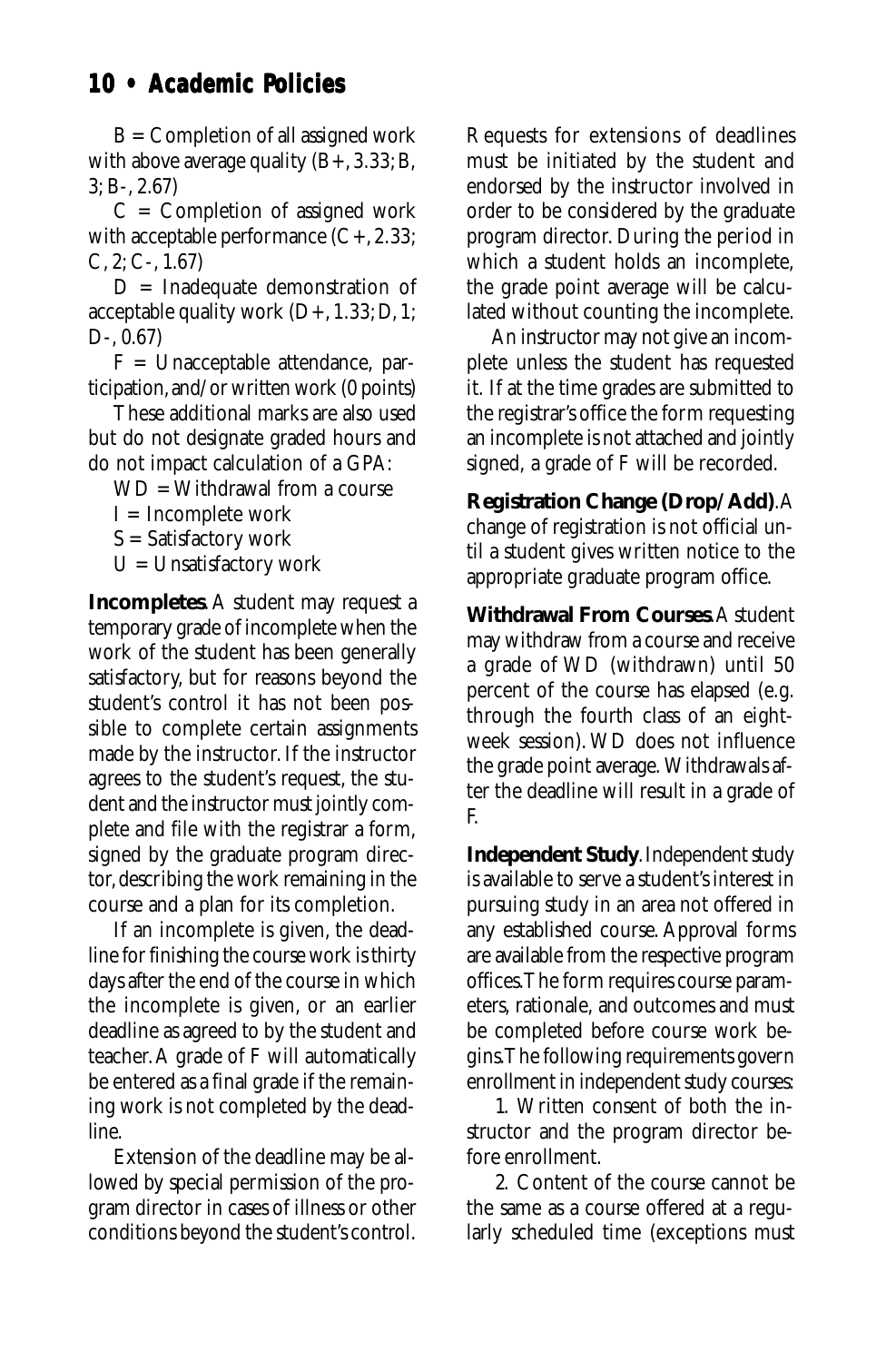### **Academic Policies • 11**

<span id="page-10-0"></span>have the written approval of a graduate program director before enrollment).

3. Contact hours between student and instructor must be sufficient over the duration of the independent study to ensure appropriate content commensurate with the amount of graduate credit earned in a regular course offering.

4. A maximum of six hours graduate credit may be taken by independent study.

**Validation of Credits by Examination**. This option is available only in the Southwestern undergraduate program.

**Credit for Prior Learning**. This option is available only in the Southwestern undergraduate program.

**Waiver of Specific Course Requirements**. Students who believe they already have attained the outcomes of a required course may petition the program director to have that requirement waived. The director may ask that confirmation of this attainment be made by examination. MBA students may petition the MBA director for a waiver of up to two MBA classes. If granted, this waiver would not reduce the number of hours required for the degree, but would allow the student to arrange more advanced independent study courses in place of the waived courses.

**Auditing a Course**. Auditing consists of attending a class regularly and participation in all activities without receiving credit. Permission to audit a class is granted by the graduate program director. Students auditing a course must register for the course and pay the audit fee.

**Cancellation of Courses**. Southwestern College reserves the right to cancel any course with an enrollment that falls below the minimum enrollment established by the academic vice president and the graduate program director.

**Academic Probation**. After completing 12 credit hours of coursework, a student must have a minimum GPA of 3.0, no grade below a  $C(2.0)$ , and positive recommendations by faculty or the student will be placed on academic probation. The student will receive notification from the academic vice president. Any student placed on probation is subject to the conditions prescribed by the graduate studies council.

**Academic Suspension and Expulsion.** Students who fail to make minimum progress toward the degree and who fail to maintain defined academic standards set by the graduate studies council may be suspended from the college.

After completing 24 credit hours of coursework, a student must have a minimum GPA of 3.0 with no grade below a C (2.0) or the student will be suspended from the graduate program.

Students may expect to have their academic status reviewed more frequently, if the director of the specific graduate program so requests.

Students who violate professional standards of conduct may also be subject to suspension or expulsion.

The graduate studies council reserves the right to suspend or expel a student from graduate study for the good of the program and the college, regardless of any published criteria.

Students enrolled in the M.Ed. program should refer to the Teacher Education Handbook for further clarification.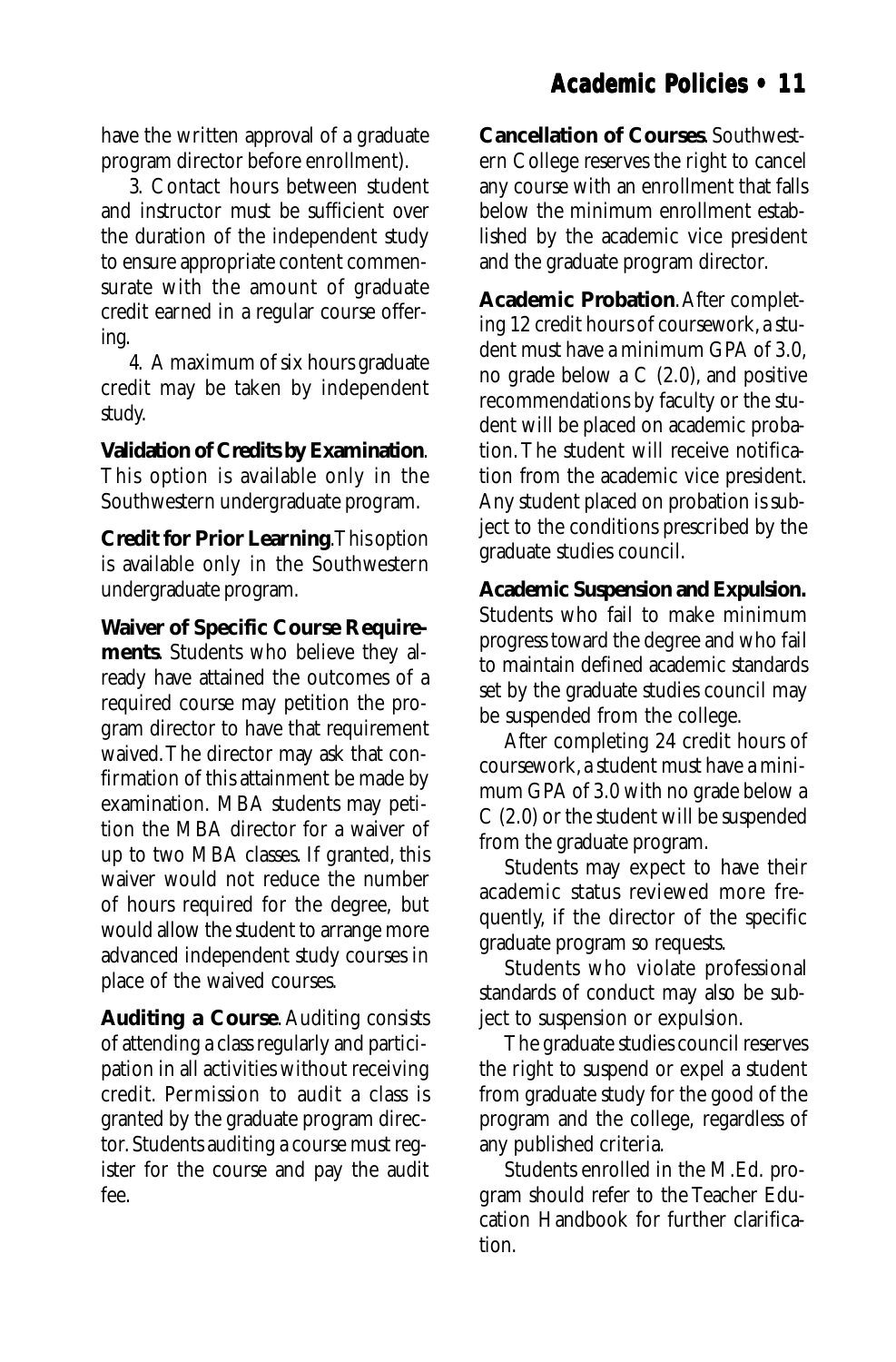#### <span id="page-11-0"></span>**12 • Academic Policies olicies**

Any student who is suspended has a right to an appeal. A request for appeal should be made by the student in writing and must be presented to the academic vice president within two weeks of the date of suspension. Supporting material should be submitted by the student prior to the appeals meeting. The appeal will be heard by the graduate studies council and the council's decision shall be final.

**Repeating Course Work.** If a student repeats a course, both the original and repeat grade will be recorded on the official transcript, but only the repeat grade will be used in calculating earned hours and grade point averages, regardless of whether that grade is higher or lower than the original grade. Courses shown in the catalog as repeatable for credit do not fall under this rule.

**Appeal of Grade.** Any grade change or appeal for a grade change must be requested within 30 days after the end of the course in which the grade is given. If a student believes the grade recorded by an instructor is inconsistent with the documentary evidence, an informal discussion with the faculty member is required as the first step of an appeal. If satisfactory resolution is not achieved at this level, the student may then seek resolution with the program director in which the course is taught. The final step would be to submit a written request for an appeal of a grade to the academic vice president.

After receiving the written request, the academic vice president will meet with the student to verify an attempt at resolution of the issue through the negotiation process and/or in mediation with the student and faculty. If it is determined that resolution has not occurred, the academic vice president will request written documentation with rationale from both the student and the instructor regarding the grade assigned. The academic vice president will also schedule a hearing with the graduate studies council. The council has the right to interview the student, the faculty member(s), and other pertinent individuals in an effort to reach a just resolution of this issue. This council will render the final decision on the appeal. Notification of the grade appeal findings will be forthcoming from the academic vice president's office.

This process is followed in appealing sanctions placed on a student as a result of the academic integrity policy as well.

**Academic Bankruptcy.** Individuals who have accumulated a grade point average of less than 2.00 at Southwestern College may petition the academic dean and the graduate studies council to have their prior Southwestern College academic record "forgiven." To qualify, the petitioner cannot have been enrolled as a degree candidate at Southwestern College for a period of two years. A request is to be judged by the graduate studies council in terms of the student's readiness for academic success. A student may receive academic forgiveness only once. When granted, the student's prior record of academic work completed at Southwestern College will be sealed. The new academic record will indicate "Academic Forgiveness Granted" and the effective date. The student may then resume study under no academic restrictions.

This policy applies only to the usage of student academic records within Southwestern College. This would include the use of student GPA in determination of graduation requirements,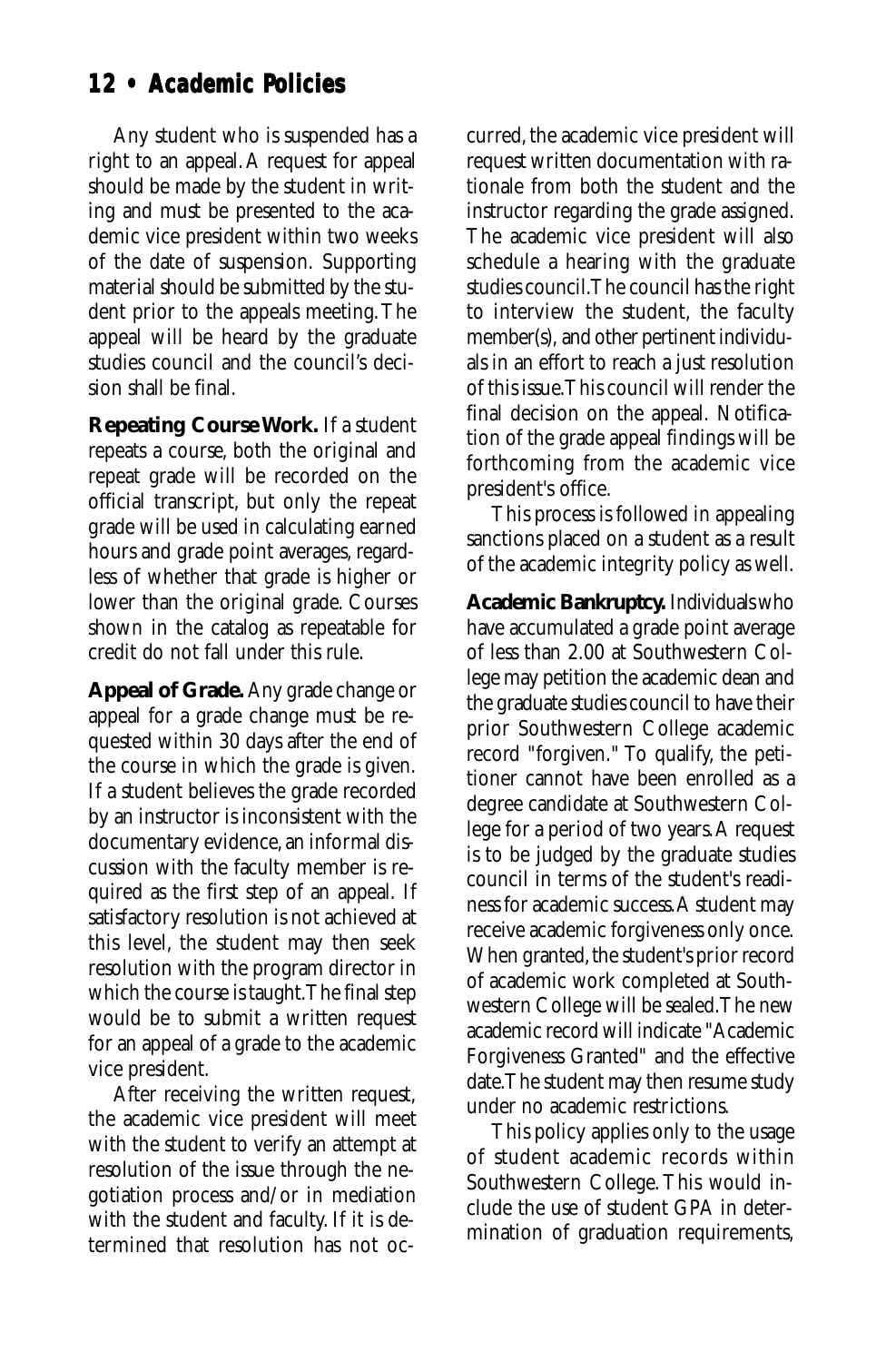<span id="page-12-0"></span>suspensions and probations, and internal financial aid stipulations. Although a student's prior academic record will be marked as "Academic Forgiveness Granted," outside agencies and other academic institutions may choose to ignore this distinctions and require copies of all Southwestern College academic work for their purposes. A student transferring from Southwestern to another institution must follow the receiving institution policy.

*Taken from: Washburn, KU, WSU, Kansas Wesleyan University catalogs.*

**Withdrawal From College**. Any student wishing to withdraw from the college during a term must give official notice to the appropriate graduate program office. Failure to give notice may damage the student's permanent record. When a student officially withdraws, charges are cancelled according to the information shown in this catalog under "Charges and Fees" for the individual program.

**Attendance Policy**. Regular attendance in class is required. Failure to attend class may affect a student's grade for the course.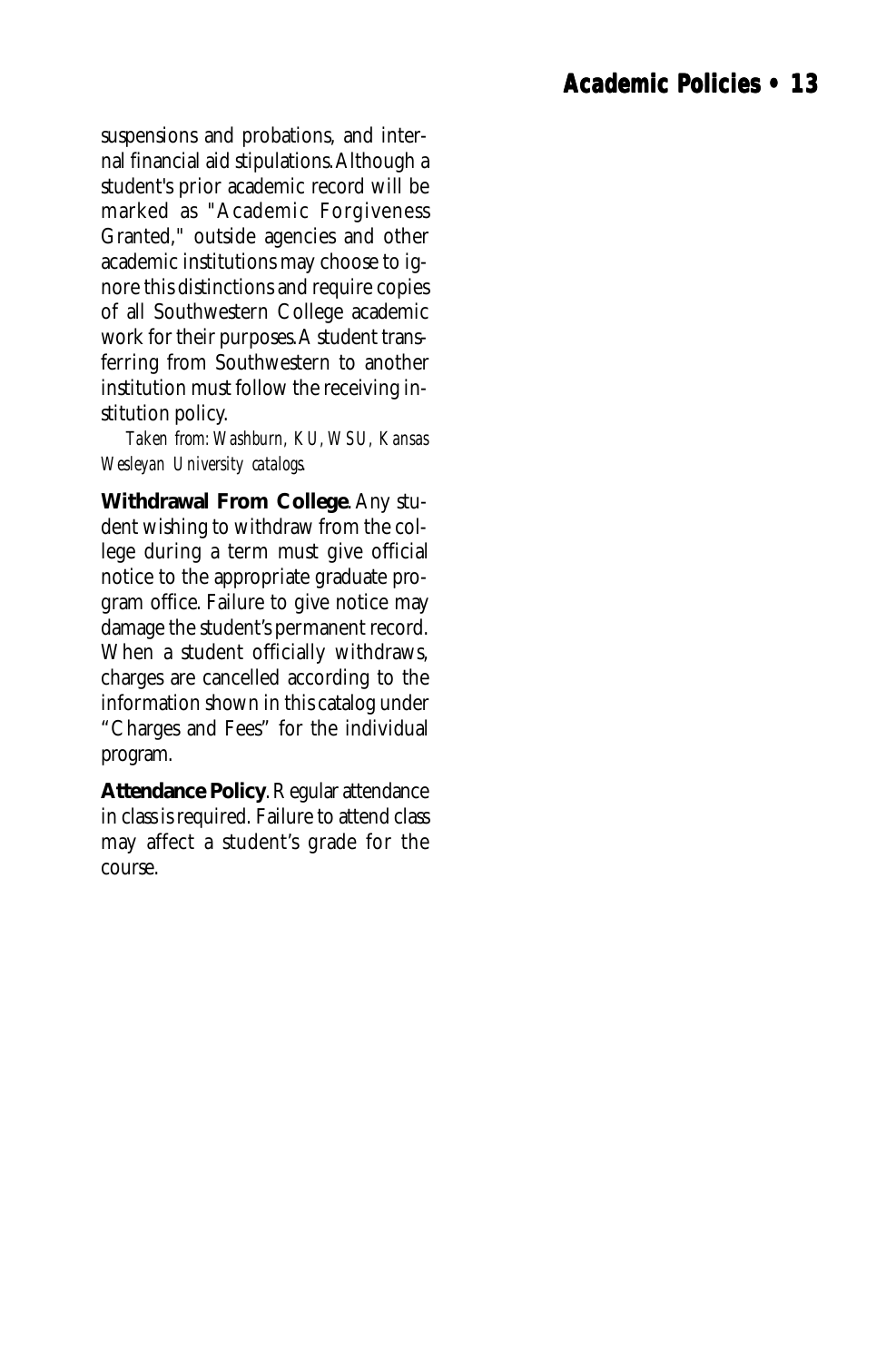## <span id="page-13-0"></span>**Payments, Financial Aid, and Assistantships Assistantships**

**Payments**. Normal financial arrangements call for students to pay in full, on or before registration. Students enrolling in at least six hours for a sixteenweek term may pay in installments, with a minimum of one-fifth due at registration. The balance of the account is due in equal installments by the fifteenth of each of the subsequent four months (September, October, November, and December for the fall term, and February, March, April, and May for the spring term.) Monthly finance charges will be assessed.

Students enrolling in just one course may pay a minimum of one-half the total at registration. The remainder is due before the fourth class begins. Every account must be paid in full at least two weeks before the end of a term. Students who fail to meet this financial obligation may be withdrawn from classes. Exceptions must be requested in advance from the Office of College Services. Students cannot register for a subsequent semester while a previous balance remains on the account.

A monthly finance charge of 1.5% (annual rate, 18%) with a minimum of \$1 is assessed on the unpaid balance of an account.

**Transcripts**. For a fee, transcripts are available through the registrar's office when a student's account is paid to date.

Credits are recorded on transcripts at the end of each session of classes.

**Financial Aid**. Some graduate students are eligible for federal financial aid, primarily loans. For information, see the financial aid coordinator at the Wichita East center or inquire at the financial aid office on the main campus.

**Cancellation of Financial Aid**. Withdrawing students who have received financial aid are required to return a portion of their aid to those sources that assisted in enrollment. For federal aid, a calculation is made of "earned" and "unearned" aid based on the days of attendance. Unearned aid is returned first to loans (in this order: unsubsidized, subsidized, Perkins, PLUS). For details, inquire at the financial aid office.

**Refunds**. After calculation of charges cancelled and financial aid cancelled, any excess remaining on the account is refundable to the student.

**Graduate Student Assistantships**. Individual departments and graduate programs administer graduate student financial assistance in the form of assistantships. They are awarded on a competitive basis. Tuition waivers depend on the terms of the assistantship. Please obtain information about these assistantships directly from the department or program to which you are seeking admission.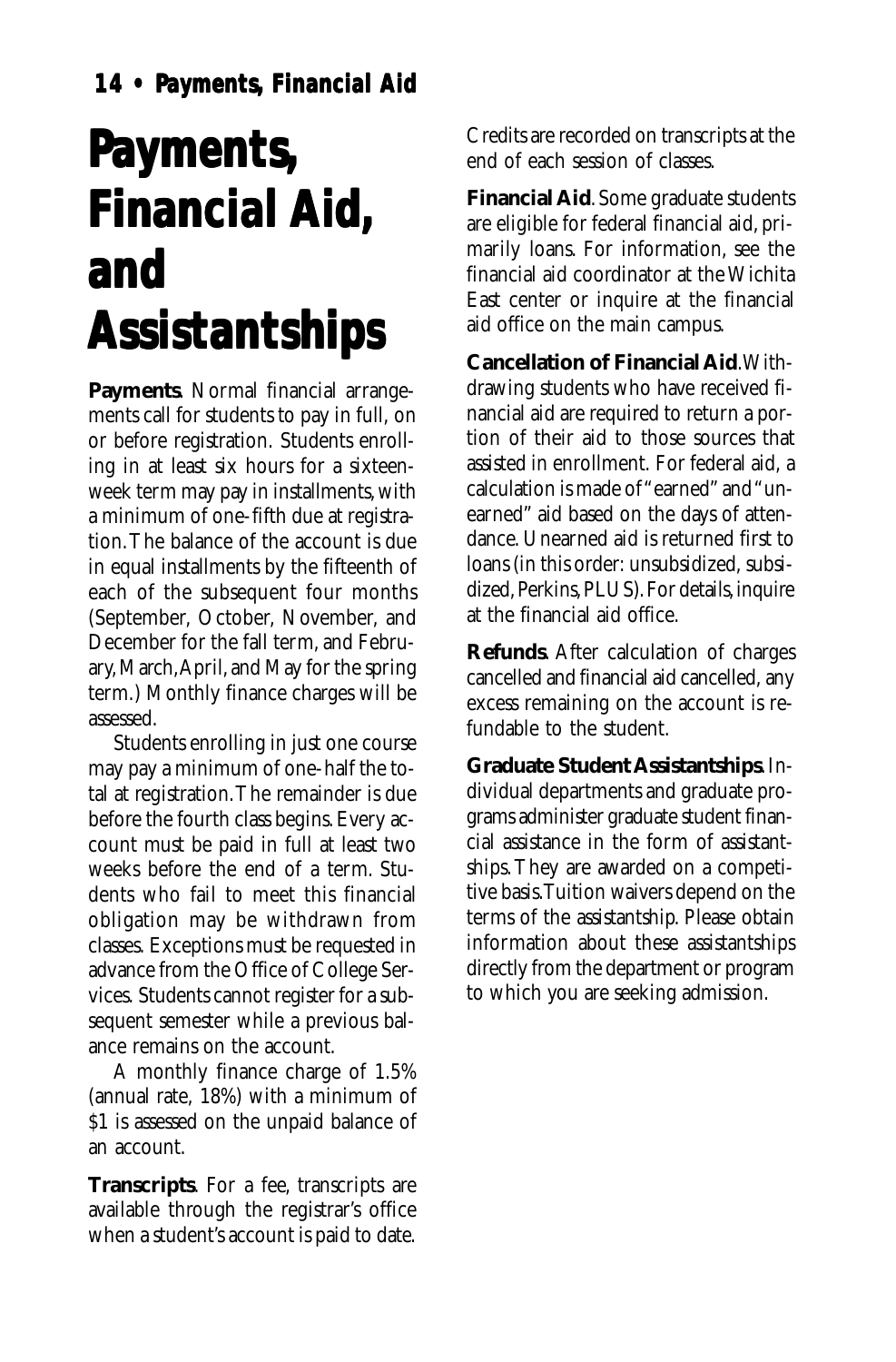## <span id="page-14-0"></span>**Student Student Services Services**

**Advisors**. Prospective students are invited to discuss their specific goals and interests with the directors of the respective graduate programs before applying for admission.

For program specific information, please refer to the advising section of the relevant degree.

**Library**. Students are expected to make use of the Southwestern College Memorial Library, where useful resources are held. Students can also access reference materials and e-books through the internet.

**Complaint Policy**. Southwestern College tries to be sensitive to student concerns. Students should first attempt to resolve conflicts directly with the instructor. If such an attempt fails, the student should report the complaint to the program director. If the student is not satisfied, a written complaint may be filed in the academic vice president's office on the main campus. The academic vice president will review the complaint and attempt to resolve the issues among the parties. If unable to do so, the academic vice president will refer the complaint to the graduate studies council, whose decision is final.

#### **Policy for Students With Disabilities**.

Southwestern College seeks to make reasonable accommodations for students with disabilities in order to provide the same educational opportunities for all students.

Students with disabilities need to provide documentation of their disabilities

to both the dean of students and the academic dean. Students will meet with appropriate personnel (e.g., academic dean, academic advisor, faculty) to discuss appropriate accommodations.

Southwestern College does not provide assessment testing, although referrals can be made by the dean of students' office. Students are responsible for all expenses related to testing.

Responsibilities of Students with Disabilities

- The student is responsible for informing instructors of his or her specific needs and providing documentation.
- Students may choose not to tell instructors of their disabilities.
- Students with disabilities are still expected to meet all academic requirements for their courses. All accommodations will be for the purpose of helping the student meet these requirements.
- It is highly recommended that students with disabilities keep their instructors informed on whether the accommodations are meeting their needs.

Responsibilities of Faculty

- The faculty needs to comply with accommodations agreed upon in consultation with students, their advisors, and appropriate administrative personnel.
- The faculty has the right to request documentation of disabilities prior to making accommodations.
- Students with disabilities are still expected to meet all academic requirements for their courses. All accommodations will be for the purpose of helping the student meet these requirements.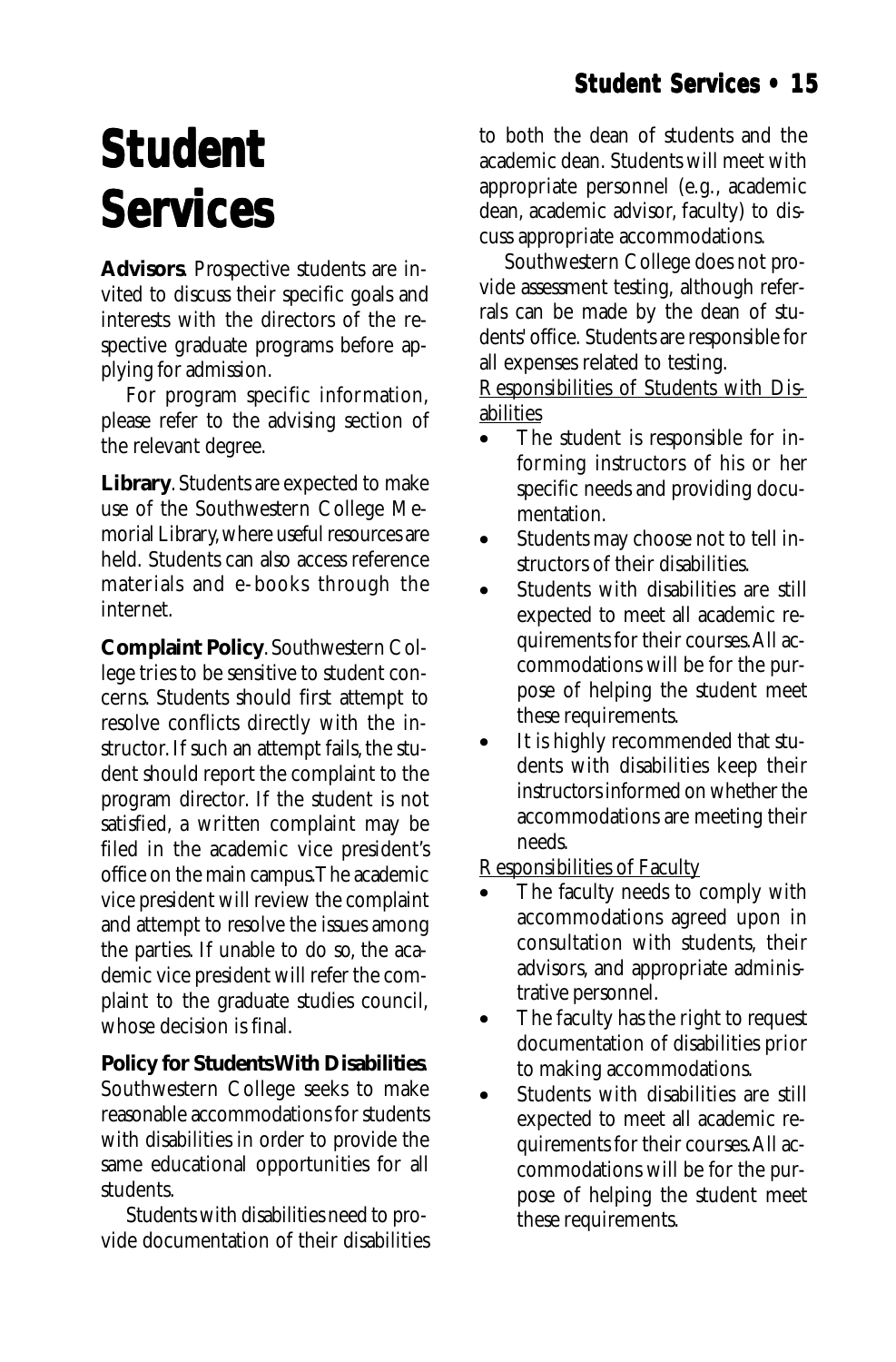## **16 • Student Services 16 • Services**

• All information about disabilities is to remain confidential by federal law.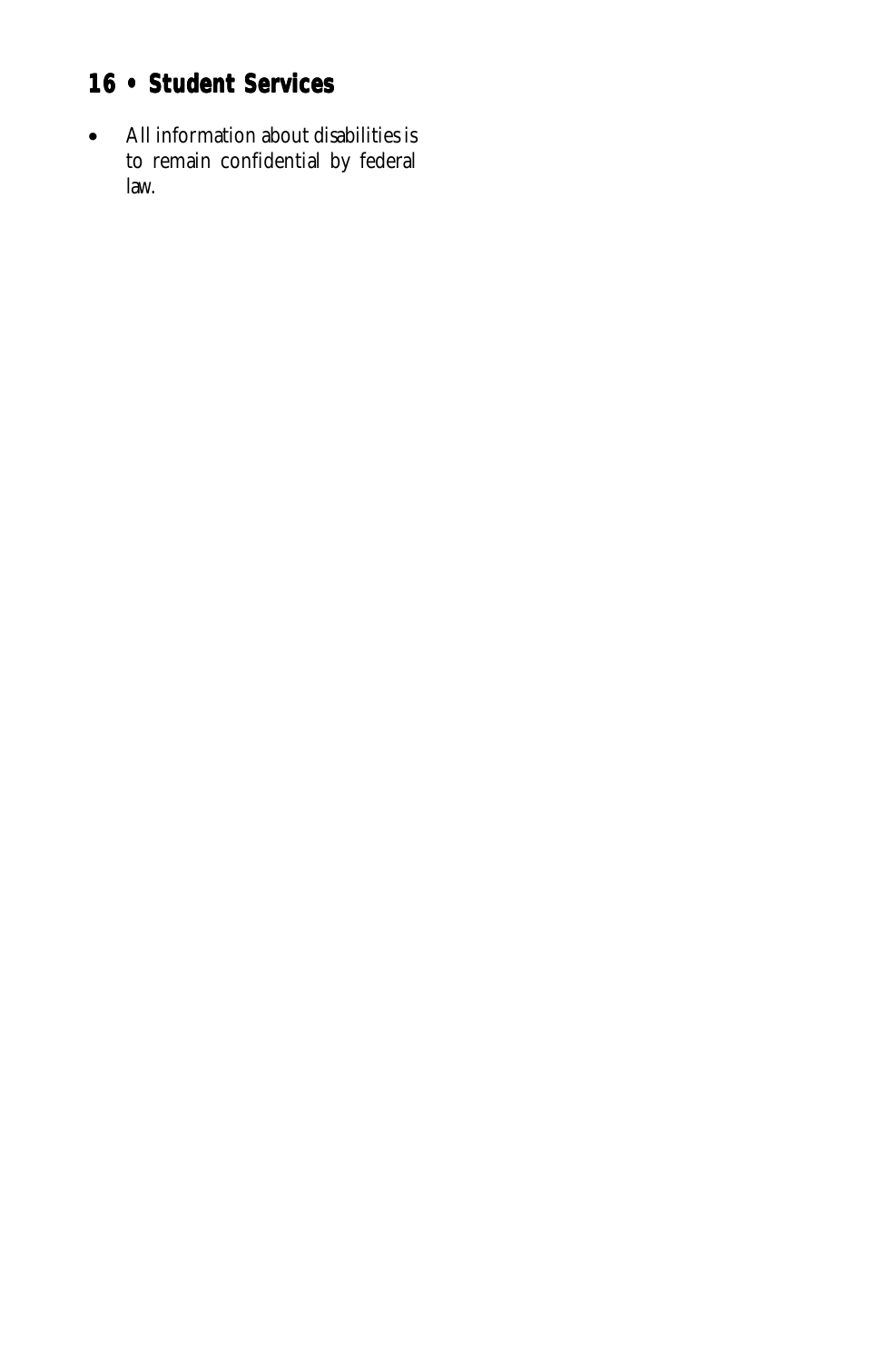### **Master of Business Administration (MBA) • 17**

## <span id="page-16-0"></span>**Master of Master Business Business Administration Administration Program (MBA)**

Southwestern College's MBA program is a 36-hour degree program. Courses are eight weeks long and meet one evening a week for four hours, generally from 6 to 10 p.m. Classes are held at the Wichita East Professional Studies Center at 2040 South Rock Road, Wichita West Professional Studies Center at 7011 West Central, and on the main campus in Winfield. The degree may be completed in two years of continuous part-time study.

#### **Degree Offered**

Southwestern College confers a master of business administration degree. Students seeking the degree must fulfill all requirements as listed in this catalog.

#### **Academic Advising**

All graduate students may choose an advisor, who will be one of the members of Southwestern College's full-time graduate faculty.

#### **Registration**

The MBA program schedules two consecutive eight-week sessions within each traditional school term. The terms are fall (beginning in late August), spring (January-April), and summer (May-August). Students may take one course each session. Students with special circumstances may ask for permission to take more than one course. This request must be made in writing to the MBA program director.

Registration is open during a two week period before the beginning of each term. During registration, students enroll for the two courses they will be taking. For example, in mid-August a student might enroll in MGMT 635, Organizational Behavior and MGMT 605, Managerial Economics. The first course, MGMT 635, begins in late August and continues for eight weeks to mid-October (session one). The second course, MGMT 605, begins in mid-October and finishes in mid-December (session two).

#### **Charges and Fees 2004-05**

MBA tuition per credit hour - \$375 Audit tuition per credit hour (no credit) - \$95

Transcript Fees: Printed, per copy - \$5 Faxed, per copy - \$10

#### **Cancellation of Charges of Charges**

Students who officially withdraw from a course may be eligible for some cancellation of charges. To withdraw, give notice in writing to the graduate program office.

Tuition and fees for courses are cancelled according to the following schedule:

During the first 20% of class days the cancellation is 80%.

To 30% of class days the cancellation is 70%.

To 40% of class days the cancellation is 60%.

To the last day to withdraw the cancellation is 50%.

After the last day to withdraw there is no cancellation.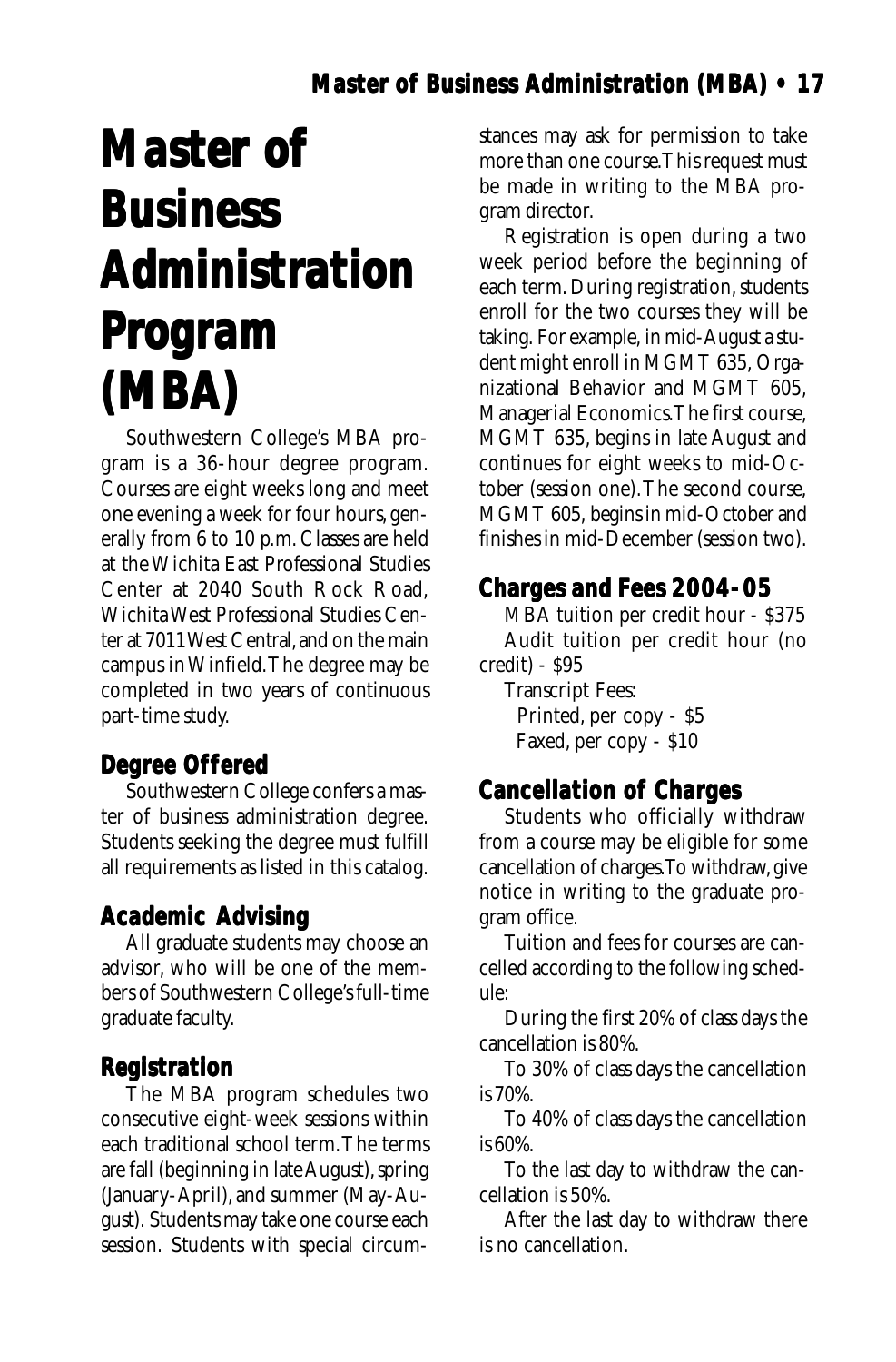### <span id="page-17-0"></span>**18 • MBA Calendar 18 • MBA Calendar**

The schedule above describes the cancellation policy for graduate programs. For undergraduate program policies, see their catalog.

#### **MBA CALENDAR 2004-2005**

**FALL TERM**

**Aug. 30-Sept. 2, Monday-Thursday** Classes begin **September 1, Wednesday** New East Wichita track begins **December 20-31** Winter break (no classes) **SPRING TERM January 3-6, Monday-Thursday** Classes begin - first session **January 4, Tuesday** New East Wichita track begins **SUMMER TERM April 25-28, Monday-Thursday** Classes begin **April 28, Thursday** New East Wichita track begins **April 30, Saturday** Business Administration Banquet **May 6, Friday** Alumni reception, East Wichita center **May 8, Sunday** Baccalaureate service, 10:30 a.m. MBA reception, 2 p.m. Commencement Convocation, 4 p.m. **June 20-July 1** Summer break (no classes) **August 26, Thursday** Last day of class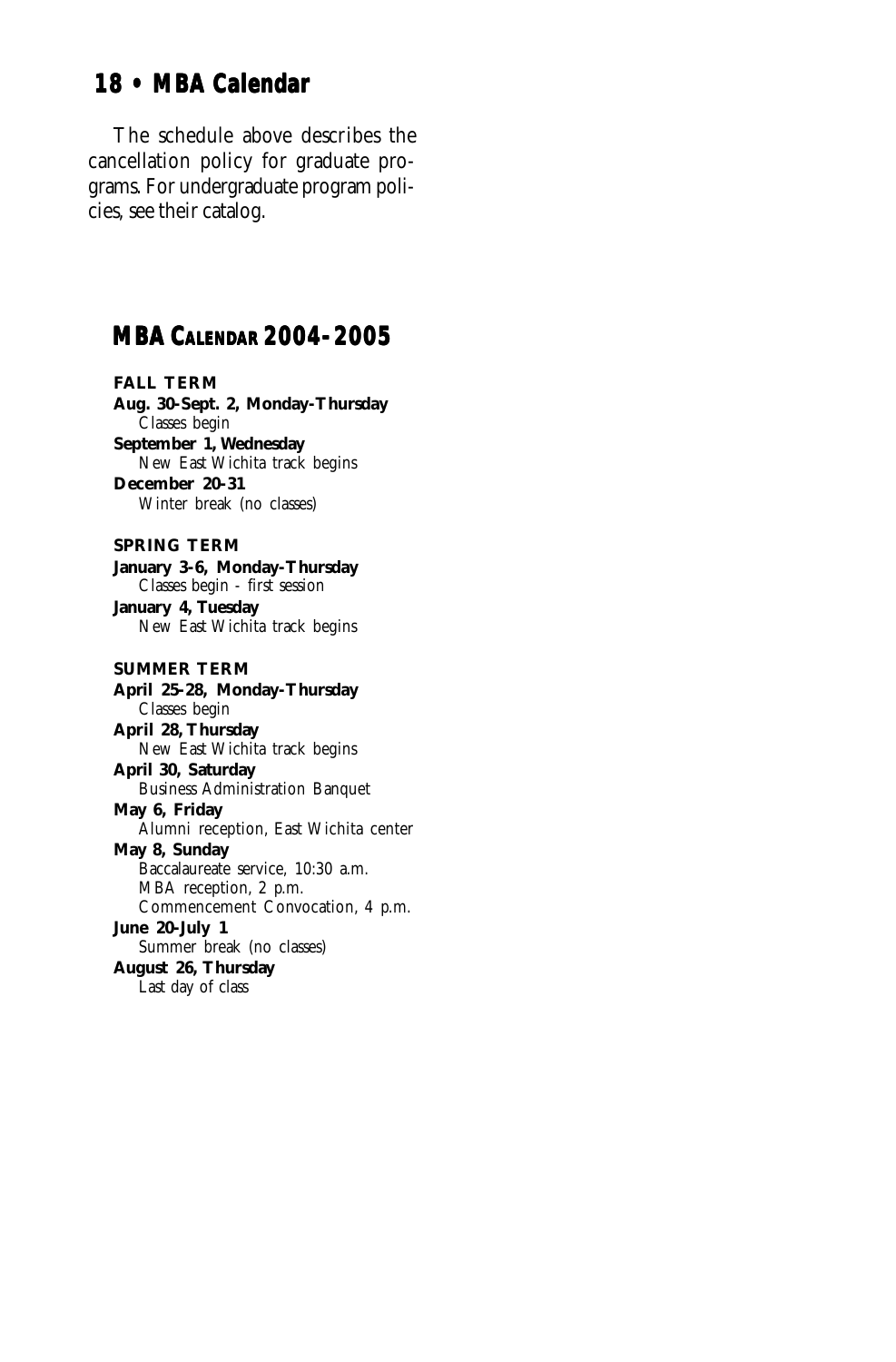## <span id="page-18-0"></span>**Program Program Requirements Requirements**

#### **Master of Business of Business Administration Degree**

**Requirements (36 credit hours):**

- In Management:
- 605 Managerial Economics
- 610 e-Commerce
- 615 Financial Analysis and Management
- 620 Marketing Management
- 625 Financial Accounting
- 627 Managerial Accounting
- 630 Human Resource Management
- 635 Organizational Behavior
- 637 Business Law and Ethics
- 640 Operations Management
- 647 Conflict Resolution and Management
- 710 Strategic Management

#### **Management Courses Management Courses Department Code: MGMT**

- **605 Managerial Economics.** An exploration of the major concepts of macro and micro-economics as they affect business managers. Macroeconomics topics will include an examination of major economic theories; the workings of the monetary and banking system, including the Federal Reserve system; the nature of economic cycles; and the impact of inflation, interest rate changes, and government economic policy. Microeconomics topics will include production and cost structure, product and resource markets, pricing models, and measures of economic competition. This course assumes prior undergraduate economics course work. Credit 3 hours.
- **610 e-Commerce.** Conveys the principles of e-Commerce. This involves leveraging the Internet resources into a redefinition of what it means to market products and services in a world awash with communication channels that literally reach the world in an instant and with great efficiency. Credit 3 hours.

## **Management Courses • 19**

**615 Financial Analysis and Manage-**

**ment.** Covers a broad range of financial topics of interest to managers of large and small businesses. Included are debt and equity issuance; the stock market and business valuation methods; mergers & acquisitions; risk management; project finance; and basic financial derivatives. The emphasis will be on practical understanding of financial concepts. Students will be expected to perform hands-on modeling projects in Excel. This course will assume prior familiarity with spreadsheet software such as Excel or Lotus. Credit 3 hours.

- **620 Marketing Management.** Explores various marketing concepts of importance to managers, including product development and brand management, price determination, distribution strategy, and advertising/promotion management. The emphasis will be on strategic implications of these topics, rather than the theories themselves. Students will be required to exhibit mastery of the topics through the development of a complete, case-based integrated marketing strategy. Credit 3 hours.
- **625 Financial Accounting.** Concentrates on interpreting financial statement information, using accounting information for decision making and evaluation, and examining current trends in accounting of importance to the manager. Students will exhibit mastery over the subject matter through group interaction, written examinations and appropriate outside-of-class projects. Credit 3 hours.
- **627 Managerial Accounting.** Examines the use of accounting information to assist management in planning, analyzing, and implementing business decisions and activities. Focuses on strategic and operational performance analysis and evaluation. Students will exhibit mastery of the topics through group interaction, written examinations, and the completion of papers and case assignments. Prerequisite: MGMT 625. Credit 3 hours.
- **630 Human Resource Management.** Explores human resource issues faced by managers of large and small businesses. Covered will be employee selection and recruitment, training and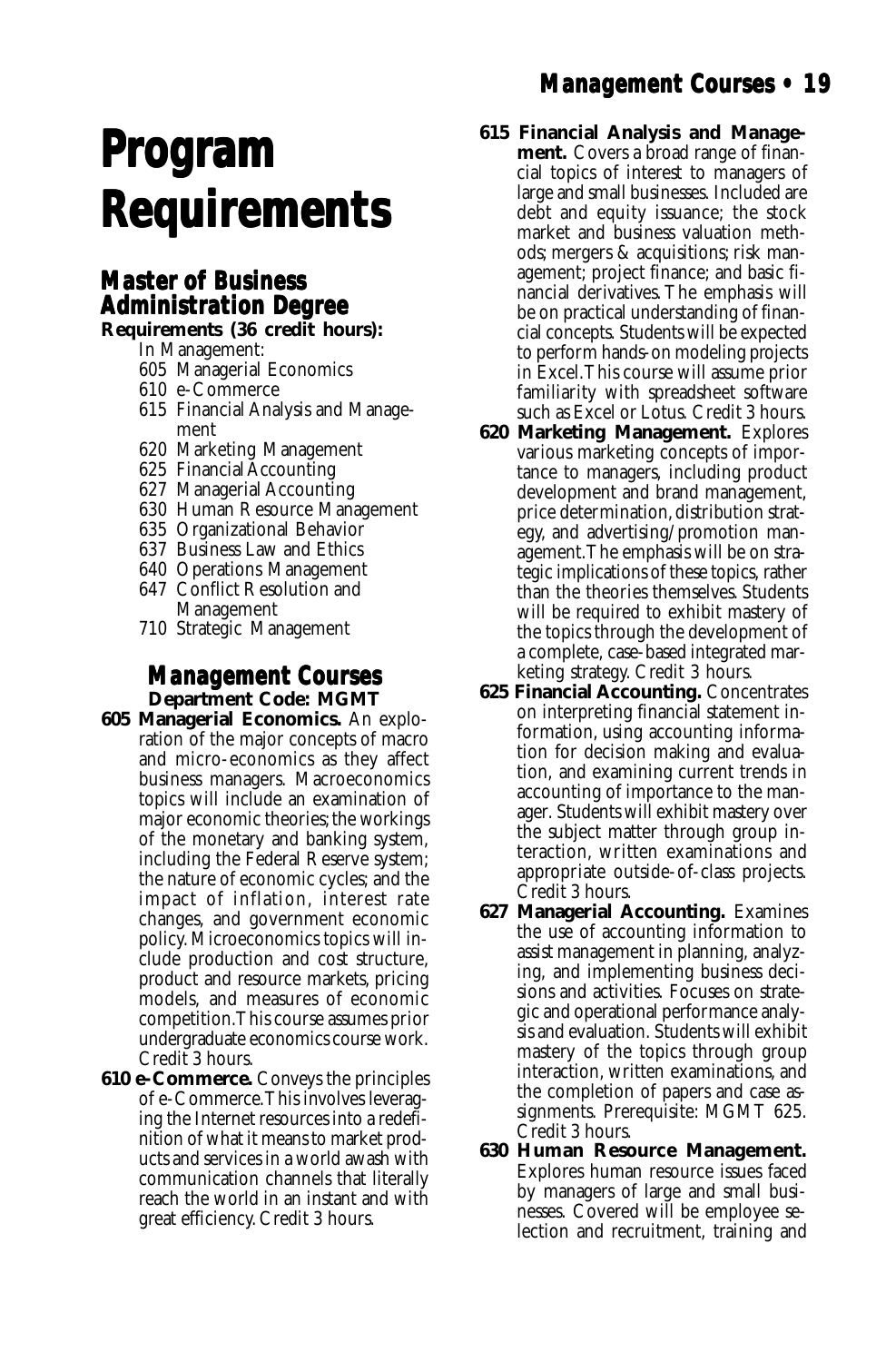## **20 • Management Courses 20 • Management Courses**

employee development, performance appraisal, compensation, termination, and labor-management relations. Also discussed will be implications of the global business environment, EEOC and diversity issues, and other current topics. Special emphasis will be placed on employment law as it affects managers. Credit 3 hours.

- **635 Organizational Behavior.** An examination of the complex organizational dynamics of large and small firms. Discussed will be organizational culture, motivational theories, personality styles, leadership techniques, change management, and other topics of importance to managers. Credit 3 hours.
- **637 Business Law and Ethics.** This course is a study of legal concepts applicable to business, including forms of business organization, legal aspects of organizing and operating a business, the Uniform Commercial Code, contracts, commercial paper, secured transactions, bankruptcy, securities regulation, antitrust law, consumer protection, torts, criminal business law, social & political influences, management rights, powers, and responsibilities, ethical considerations, and a brief overview of the structure of the judicial system. Credit 3 hours.
- **640 Operations Management.** Presents best practices for systems that produce goods and services. Simulations will be used to demonstrate the payoffs of using world class operating policies, methods, and procedures. Subject areas covered will include capacity and facility planning, scheduling, distribution, production control, quality systems management, and demand forecasting. Credit 3 hours.
- **647 Conflict Resolution and Negotiations.** This course explores communication, conflict, negotiation, public relations, and leadership issues in large and small organizations. Included will be individual personality, preference, and style assessment, interpersonal interaction, and group dynamics. Special emphasis will be placed on conflict assessment, resolution, and conflict management techniques, negotiation theory, tactics, and practice as well as contin-

gency theories of management and leadership. Credit 3 hours.

**710 Strategic Management.** A casebased capstone course in the MBA curriculum. Students will be expected to synthesize material learned in previous MBA courses. The course will concentrate on written cases, in-class discussion and debate, and team-based problem identification/proposed solutions. The course will include a significant written analysis component, as well as in-class presentations. Prerequisites: successful completion of at least 10 other core courses. Credit 3 hours.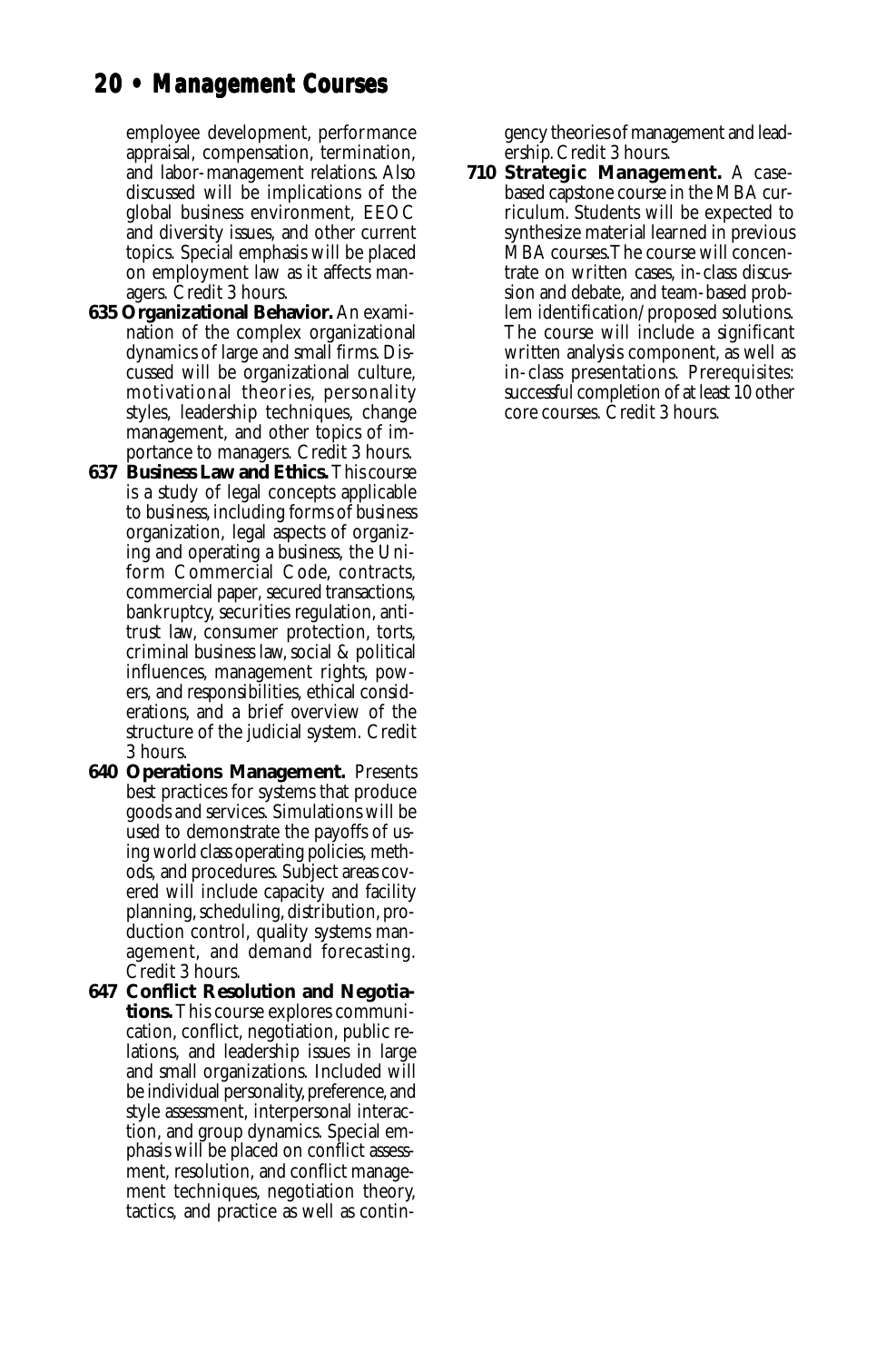## **Master of Education (M.Ed.) • 21**

## <span id="page-20-0"></span>**Master of Master of Education Education Program (M.Ed.) (M.Ed.)**

The master of education degree at Southwestern College was first introduced in 1986 to meet the needs of area teachers. Majors in curriculum and instruction and in special education are offered.

The major in special education prepares teachers to work with children and youth with disabilities.

Most Southwestern graduate students are professionals employed in education or other fields. To accommodate the needs of these students, graduate classes are scheduled evenings and weekends.

#### **Degree Offered**

Southwestern College confers a master of education degree. Students seeking the degree must fulfill all requirements as listed in this catalog.

#### **Academic Advising**

The director of graduate studies will act as advisor for all students seeking the major in curriculum and instruction and the coordinator of special education will act as advisor for all students seeking the major in special education.

#### **Registration**

There are four convenient methods to register for courses:

1. Telephone the college services counter at (620) 229-6251 and enroll in courses using your

MasterCard, Visa, or Discover for payment.

2. Write the college services office specifying the courses you are enrolling in and enclose full payment by check. Mail to:

Southwestern College 100 College Street Winfield, KS 67156

- 3. Enroll in person at the main campus college services counter, Christy Administration Building.
- 4. Online at www.sckans.edu/med/

#### **Charges and Fees 2004-05**

M.Ed. tuition per credit hour - \$259 Audit tuition per credit hour: (no credit) - \$95

Transcript Fees: Printed, per copy - \$5 Faxed, per copy - \$10

#### **Cancellation of Charges of Charges**

Students who officially withdraw from a course may be eligible for some cancellation of charges. To withdraw, give notice in writing or in person to the graduate program office.

Tuition and fees for courses are cancelled according to the following schedule:

During the first 20% of class days the cancellation is 80%.

To 30% of class days the cancellation is 70%.

To 40% of class days the cancellation is 60%.

To the last day to withdraw the cancellation is 50%.

After the last day to withdraw there is no cancellation.

The schedule above describes the cancellation policy for graduate programs. For undergraduate program policies, see their catalog.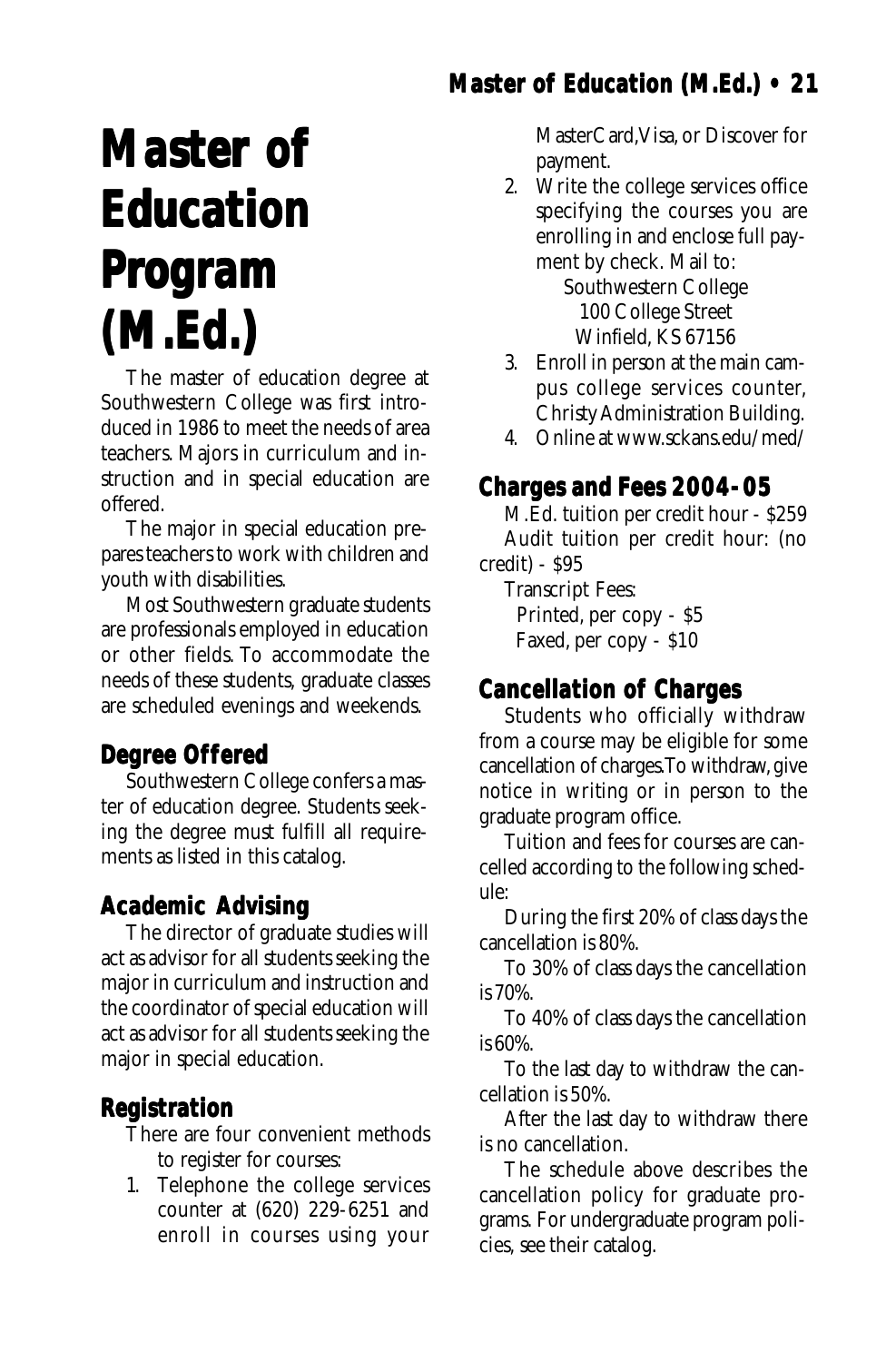## <span id="page-21-0"></span>**22 • M.Ed. Calendar 22 • M.Ed.**

#### **M.Ed. CALENDAR 2004-2005**

**FALL TERM August 25, Wednesday** Classes begin **November 25, Thursday** Thanksgiving **December 9, Thursday** Last day of classes **December 20-31, Monday-Friday** Winter break

**SPRING TERM January 12, Wednesday** Classes begin **March 21-25, Monday-Friday** Spring break **April 28, Thursday** Last day of classes **May 6, Friday** Alumni reception, East Wichita center **May 8, Sunday** Baccalaureate service, 10:30 a.m. Commencement Convocation, 4 p.m.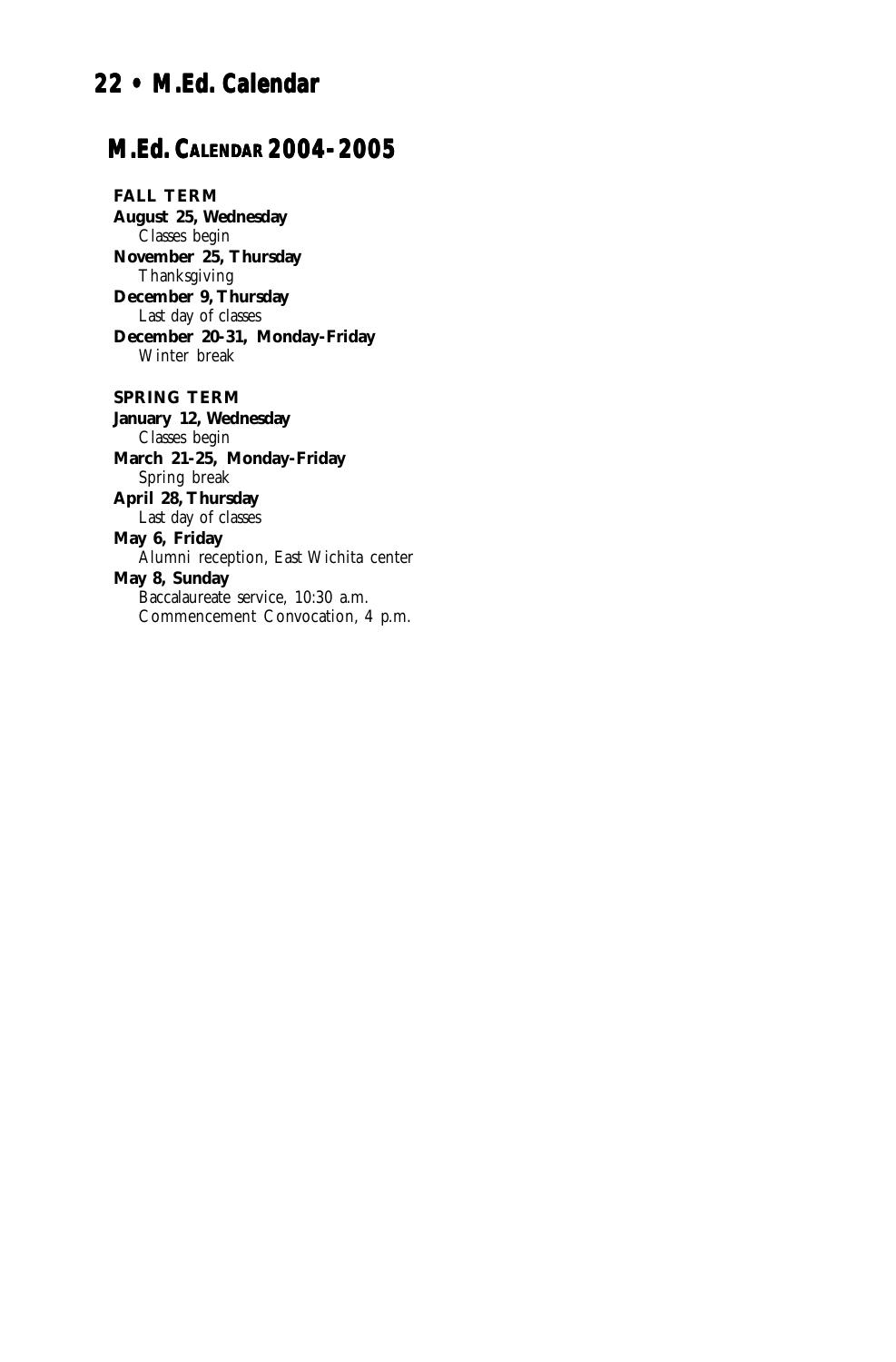### **Curriculum and Instruction • 23**

## <span id="page-22-0"></span>**Program Program Requirements Requirements**

#### **M.Ed., Major in Curriculum and Instruction**

The Master of Education with a major in Curriculum and Instruction provides a four-dimensional approach to preparing educators for the 21st century and is grounded in the five core propositions of the National Board for Professional Teaching Standards (NBPTS). Those propositions are that teachers:

-are committed to students and their learning

-know the subjects they teach and how to teach those subjects to students,

-are responsible for managing and monitoring student learning,

-think systematically about their practice and learn from experience, and

-are members of learning communities.

This revised program is consistent with the conceptual framework of the Center for Teaching Excellence, which specifies that we build professional educators who have the abilities of wisdom, interaction, facilitation, and reflection. Each of these abilities can be seen in all of the dimensions of the program.

The first dimension of the program, The Professional Core, is a series of courses in the theoretical, philosophical, cultural, and historical processes of curriculum and teacher leadership. These courses assist candidates in using their knowledge of what students know, how they think, who they are, where they come from, and what motivates them. The courses that accomplish this active

understanding and demonstration of skills are curriculum construction, teaching-learning processes, multicultural education, and a selection of courses in the philosophical, historical, and social underpinnings of the profession.

The second dimension, the Area of Emphasis, provides for content foci. By focusing on a particular area of the curriculum, teachers are able to make connections within and across disciplines to strengthen their teaching and explore new and promising learning paths that enrich their students' learning. The content area focus promotes critical thinking skills and helps students use prior knowledge to gain confidence and independence in posing, exploring, and solving new problems.

The third dimension, Research and Assessment, provides teachers with the tools to become effective and perceptive educators in their schools and classrooms. Through a series of courses in research, tests and measurements, and field-based research, teachers learn to gauge student progress through the ongoing processes of action research, multiple evaluation methods, and the interpretation of research literature, which serves as a guide for improving their practice. Considered crucial, the mastery of these tools connects teacher-leaders to their daily practice through a systematic, scientific framework that validates their work and brings about positive curricular change in their individual classrooms.

The last dimension is the Pathway (Portfolio) Experience. The master of education is a competency-based program grounded in the precepts of the National Boards of Professional Teaching Standards (NBPTS). Since this program is competency based, it naturally follows that the assessment process will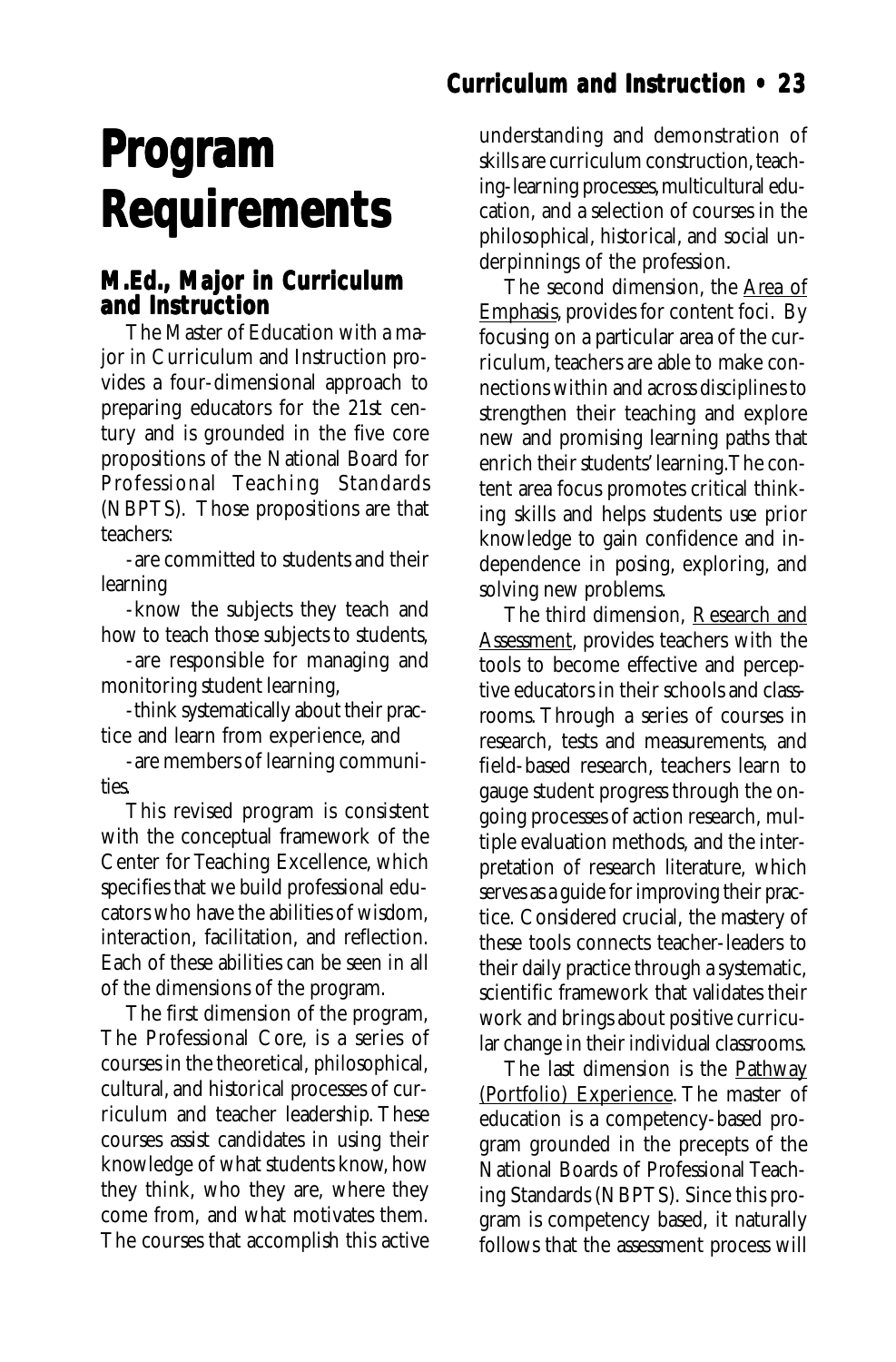### **24 • Curriculum and Instruction**

provide demonstrated evidence of the candidate's growth and development. The vehicle for this assessment is the portfolio. The portfolio will be a purposeful collection of educational artifacts designed to provide tangible evidence of the candidate's growth and transformation across time, and to demonstrate the candidate's ability to reflect on and critically examine educational practices that improve instruction and enhance student learning.

The contents of the portfolio provide evidence of the candidate's competence in:

-Thoroughly knowing the subjects taught and how to effectively teach those subjects to students,

-Effectively managing and monitoring student learning;

-Thinking systematically about their practice and learning from that experience,

-Demonstrating competencies in critical and reflective thinking, and scholarly writing,

-Demonstrating commitment to students and their learning,

-Demonstrating growth and transformation through the establishment of new professional goals, and

-Disseminating knowledge and appropriate practice to the professional community.

Portfolio artifacts are developed in each course by the candidate. Required components are:

-A written statement of teaching and learning philosophy grounded in theory,

-Documentation of competencies in the area of emphasis

-Case studies, diagnostic and evaluative plans, and other assignments that demonstrate knowledge of ability to apply theories and research to educational practice (3 selected documents),

-Self-assessments,

-An Action Research Study and

-Documentation that demonstrates membership in the learning community and collegiality.

Reflective statements will connect themes of experiences in the candidate's graduate program to understanding of theory, research, knowledge, skills and dispositions learned.

Oral defense of portfolio, while following similar procedures to that of an oral defense of a thesis, has as its main goal a broader process than just defense of the action research study. This process also incorporates other work completed during the program and requires the candidate to engage in critical dialogue with the committee on how her/ his current self-evaluation processes reflect the thoughtful consideration of knowledge gained through the completion of the program and are now exhibited in her/his role as a scholar.

The Master of Education with a major in Curriculum and Instruction incorporates the ideals of the National Boards and empowers teachers to become reflective practitioners who will be able to meet the challenge of providing quality educational programs for all students.

#### **M.Ed., Major in Curriculum and Instruction**

**Major Requirements**:

In the Professional Core:

501 Education in American Society

530 School/Curriculum Leadership

542 Instructional Design

549 Multi-Cultural Literature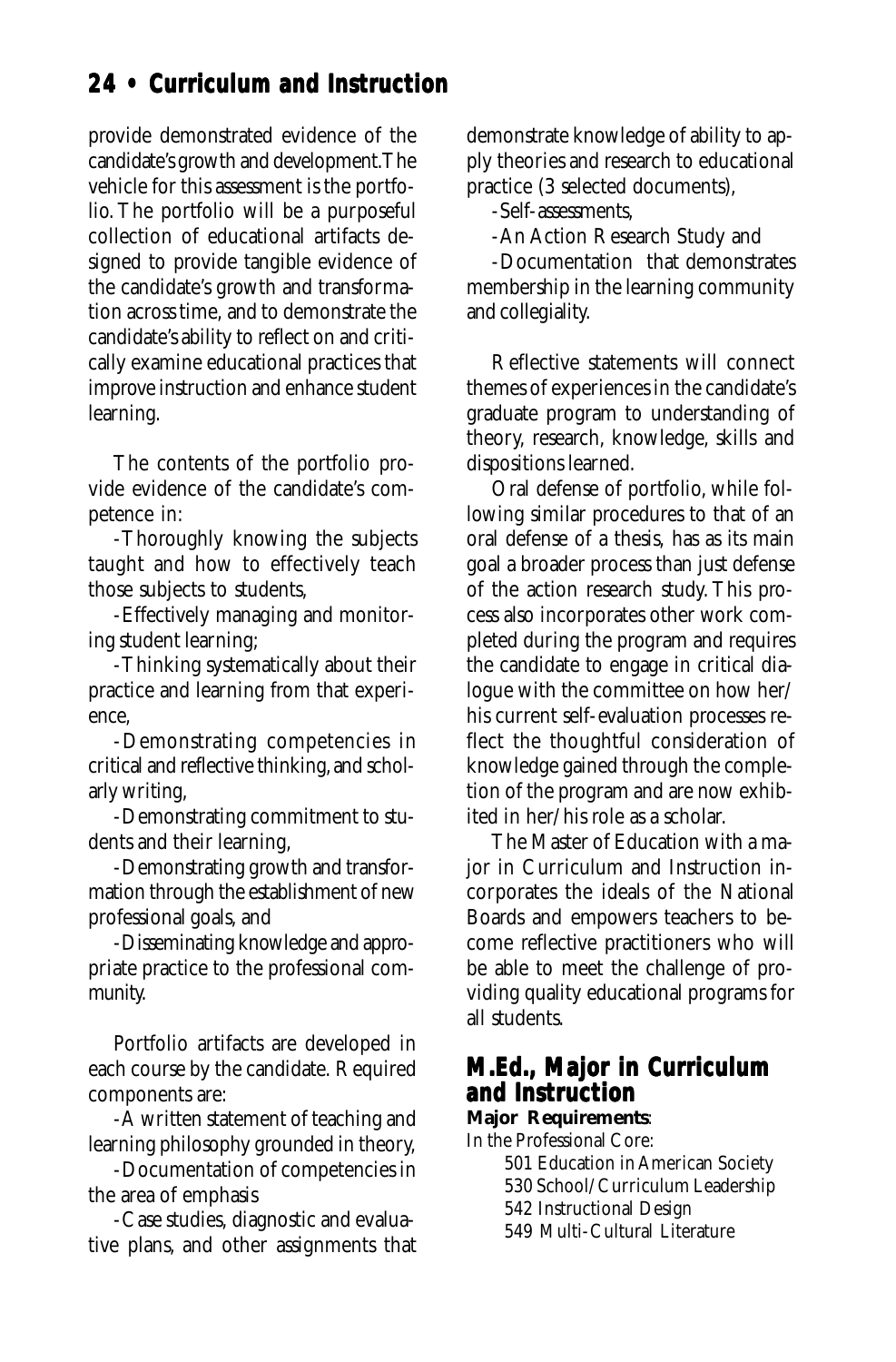<span id="page-24-0"></span>Area of Emphasis:

9 hours of electives in a particular area of the curriculum

In Research and Assessment:

511 Research Methodologies

531 Field-Based Research Block 1

543 Tests and Measurements

Pathway (Portfolio) Experience:

6 hours

#### **M.Ed., Major in Special Major in Education**

The major in special education is designed for those who wish to earn a license in teaching special education as part of their graduate degree programs. A core of 24 hours followed by additional courses to total a minimum of 36 hours is required for the graduate degree. Certification in mild disabilities (learning disabilities, mental retardation and/or behavior disorders) may be earned with 30 hours. Provisional certification requirements total a minimum of 11 hours.

#### **Admission requirements Admission**

The graduate program is open to persons who have an undergraduate degree in elementary or secondary education from an accredited institution and have a valid teaching certificate for the level which they are seeking special education certification.

Admission requirements include:

-a minimum undergraduate cumulative grade point average of 3.0 on a 4 point scale. This GPA may be on the total undergraduate record or on the last 60 hours of the undergraduate program

-submission of a written essay discussing why the applicant is seeking a career in special education

-evidence of having successfully completed a course in survey of exceptionalities

-a completed graduate application form

Satisfactory completion of this program leads to Kansas teacher certification in mild disabilities.

#### **Major Requirements**:

In Education:

- \*522 Educational Strategies for Students with Behavior **Disorders**
- \*523 Educational Strategies for Students with Academic **Difficulties**
- \*524 Characteristics of Students with Mild Disabilities
- 525 Collaboration with Parents and Professionals
- 526 Classroom Management/ Behavior Modification
- 535 Assessment Strategies
- \*559 Practicum in Mild Disabilities
- 559 Practicum in LD, MR, BD

Electives (choose a total of 9 hours):

- 529 Legal Issues in Special Education
- 532 Technology in Special Education
- 533 Language Development and **Disorders**

534 Transitions in Education Research requirements:

511 Research Methodologies

531 Field-Based Research Block 1 \*required for provisional certification

Successful completion of a program portfolio equivalent to that of the Pathway Portfolio (described above) will be required for this major. The portfolio will demonstrate that the student has met the state and national standards (Common Core of Knowledge and Skills Essential for All Beginning Special Education Teachers from the Council for Exceptional Children) for special education teaching. Additionally, those desiring to be licensed in Kansas must com-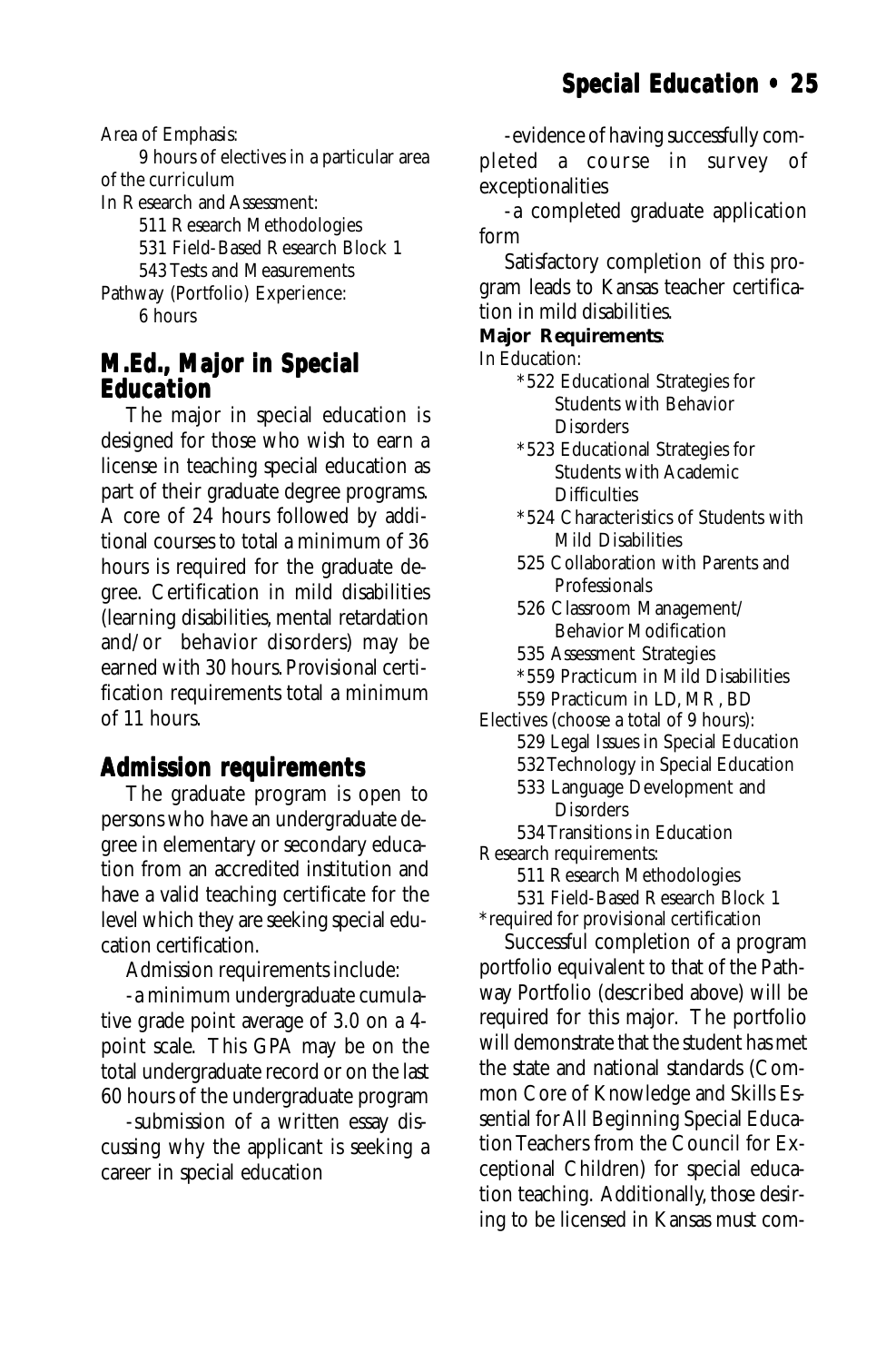## <span id="page-25-0"></span>**26 • Education Courses 26 • Courses**

plete the ETS national assignment in mild disabilities.

#### **Education Courses Education Courses Department Code: EDUC**

- **501 Education in American Society.** Examines historical, national, and regional educational issues. Analysis of issues and trends in terms of their application to current educational structures and implications for educators. Credit 3 hours.
- **504 Educational Theory in the Classroom.** This course will emphasize the application of learning theories in the classroom. A variety of theories regarding brain-based research will be explored including multiple intelligences and emotional intelligence. Extensive opportunities will be provided to develop classroom activities and strategies that utilize these theories. Credit 3 hours.
- **509 Advanced Educational Psychology.** Provides comprehensive summaries of the major contemporary theories of personality. Relevant research and general evaluation of the theories will also be included. The theories will be placed in the general context of psychology and educational pedagogy for purposes of application in educational settings. A further intent is that the course will provide intra-personal and interpersonal understandings. Cross-listed with psychology. Credit 3 hours.
- **511 Research Methodologies.** Provides the essentials for conducting research, interpreting statistical principles, and quantification. Descriptive and inferential statistics will be surveyed as well as library techniques. Cross-listed with sociology. Credit 3 hours.
- **522 Educational Strategies for Students with Behavior Disorders.** The purpose of this course is to study the theories, content, methods, and materials for delivery of instruction to students with behavior disorders, to utilize evalu-

ation procedures to deliver individualized instruction to students, to modify curriculum materials, and to develop instructional materials for use with students with behavior disorders. Credit 2 hours.

- **523 Educational Strategies for Students with Academic Difficulties.** The purpose of this course is to study the theories, content, methods, and materials for delivery of instruction to students with academic problems, to utilize evaluation procedures to deliver individualized instruction to students, to modify curriculum materials, and to develop instructional materials for use with students with academic difficulties. Credit 2 hours.
- **524 Characteristics of Students with Mild Disabilities**. Designed to provide an overview of the fields of behavior disorders, learning disabilities, and mental retardation for present and future teachers, school psychologists, administrators, counselors, and other professionals preparing to work with students with mild disabilities. Emphasis on causes, identification, classification, characteristics, and recent trends and issues. Credit 4 hours.
- **525 Collaboration with Parents and Professionals.** Study of the basic principles, tools, and techniques of counseling, conferencing, and consulting related to the parents and professionals working with exceptional children. Credit 3 hours.
- **526 Classroom Management/Behavior Modification.** A study of behavior of children and youth with emphasis on the diagnosis and modification of problematic behaviors. Credit 3 hours.
- **529 Legal Issues in Special Education.** The focus of this course is on the legal and professional issues in special education. It will include an in-depth study of special education laws and their im-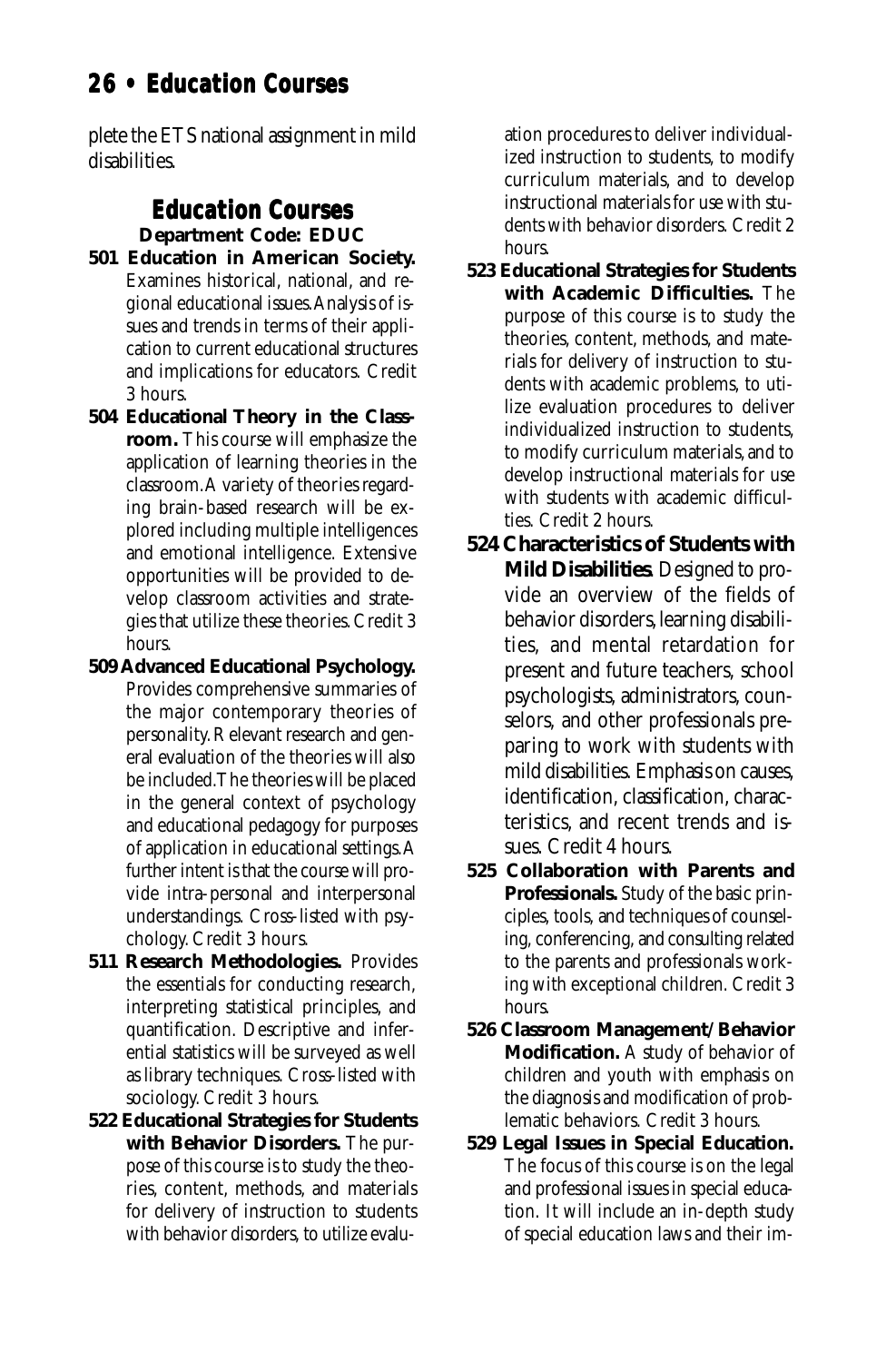### **Education Courses • 27**

pact on programs for exceptional children and youth. Credit 3 hours.

- **530 School/Curriculum Leadership.** Provides current leadership theory and evidential argument practices congruent with the changes taking place in education today. Focus of the course is on leadership in the development and implementation of curriculum and instruction. Credit 3 hours.
- **531, 541 Field-Based Research Block 1,2.** A cohort experience where students develop and implement action research projects with area schools and service organizations. Special emphases will be placed on issues related to curriculum and student outcomes. The importance of building meaningful school and organization partnerships will be explored. All students majoring in curriculum and instruction are required to complete 531. Credit 3 hours each.
- **532 Technology in Special Education.** This course will provide an overview of the technology available for students with special needs. Included will be lowtech devices, augmentative devices, and using technology to adapt instruction. Credit 3 hours.
- **533 Language Development and Disorders.** This course is designed to provide an introduction to language disorders. Designed for classroom teachers, it provides an overview of language development and language disorders, the development of literacy, the relationship between language disorders and learning disabilities, and language as it affects academic areas. Credit 3 hours.
- **534 Transitions in Education.** The focus of this course is on the theoretical constructs and practical considerations in programming for students with disabilities from the preschool through the secondary and post-secondary level. Credit 3 hours.
- **535 Assessment Strategies.** Focus on the use of observation techniques and the

administration and interpretation of test instruments including screening tests, formal and informal tests, norm and criterion-referenced tests, and diagnostic and achievement tests. Individual assessment of developmental skills, academic achievement, adaptive behavior and processes will be included. Tests will be evaluated for their usefulness in diagnosis, placement, and intervention in special education and remedial programs. Credit 4 hours.

- **542 Instructional Design.** The purpose of this class is to provide teachers with the knowledge and skills to become master teachers. It will provide teachers with specific research-based techniques in curriculum design and assessment. Credit 3 hours.
- **543 Tests and Measurements.** Provides classroom educators with the knowledge and skills necessary to effectively measure pupil achievement in the classroom and to be a competent consumer of standardized tests. Credit 3 hours.
- **544 Characteristics of the Adult Learner.** The study of the context of adult learning in the 21st century and major theories on adult development and learning, including androgogy, selfdirected learning, and transformational learning. Emphasis will be on the practical application of these theories to the practice of teaching and training adults in post-secondary and organizational settings. Credit 3 hours.
- **545 Teaching Methods for Adult Learners.** Study and practice in effective teaching techniques for post-secondary and adult education settings. Special emphasis on instructional strategies designed to promote motivation in learning. Credit 3 hours.
- **546 On-line Teaching and Training.** Explores the communication technologies used in the foundation and delivery of online courses, programs and seminars. Includes topics on synchronous and asynchronous modes of communication, web based resources, models of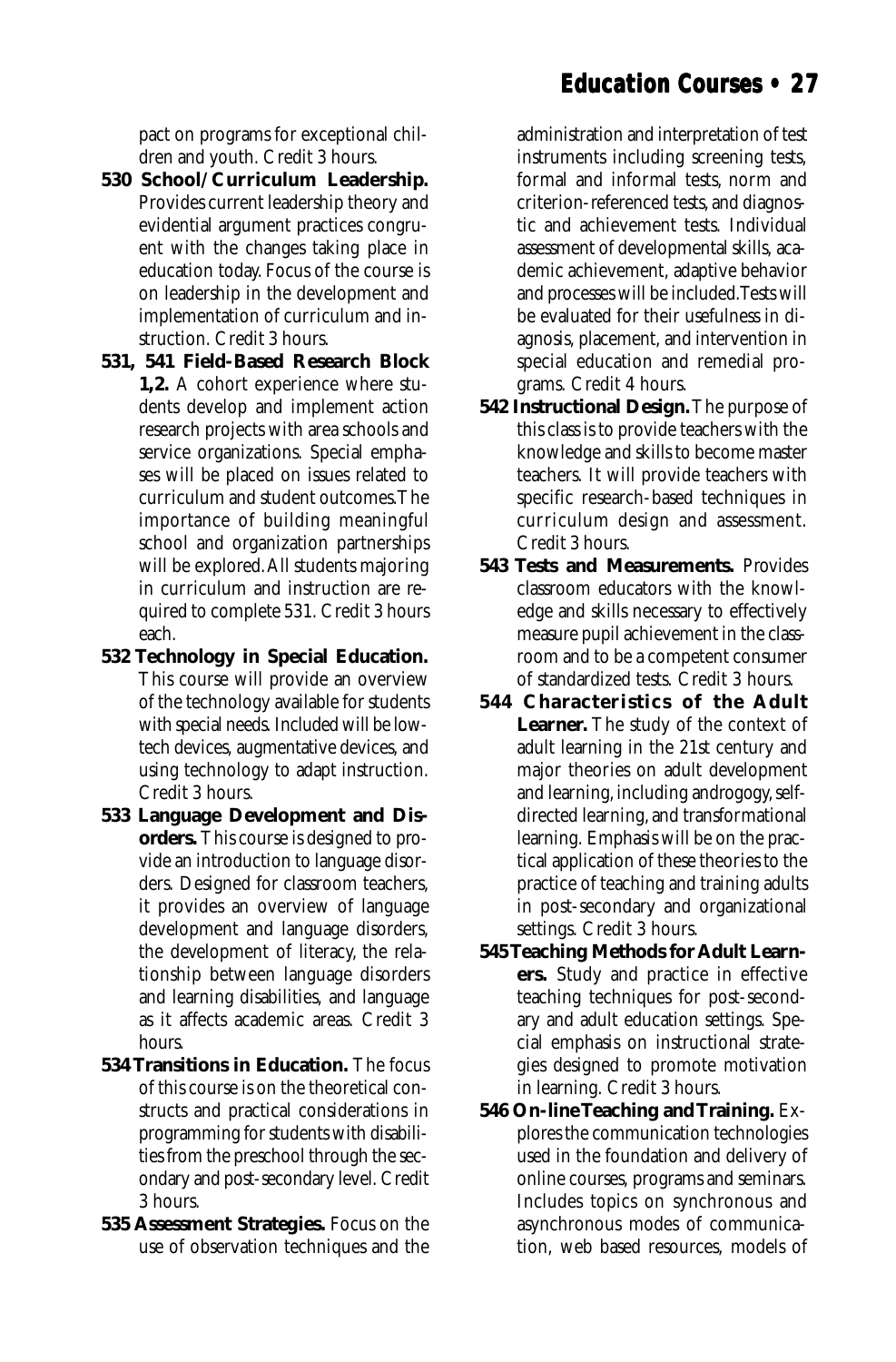## <span id="page-27-0"></span>**28 • Education Courses 28 • Courses**

teaching and learning theory, and formative evaluation. Credit 3 hours.

- **547 Assessment and Evaluation in Adult Education.** Explores issues in learnercentered assessment and evaluation, including critical thinking, active learning, principles of good practice, facilitation, and instructor feedback. Focuses on specific classroom strategies for effective evaluation of specific learning outcomes. Credit 3 hours.
- **548 Program Planning.** Investigates the theory and research of program planning and development for adults, including processes used to develop educational programs in various settings. Topics include needs assessment, program design and development, implementation, and evaluation. Credit 3 hours.
- **549 Multi-Cultural Literature.** Compares literature of many countries and explores possibilities for curricular integration. Credit 3 hours.
- **554 Walnut Valley Writers Workshop.** Provides hands-on experiences for teachers using writing as a tool for learning and creating. Writing instruction for all grades will be enhanced by integrating authentic writing contexts into all disciplines. Credit 3 hours.
- **554 Infusing Basic Reading Skills Throughout the Curriculum.** Helps teachers learn fundamental reading skills and how to use them throughout the curriculum. Word attack, vocabulary, comprehension, assessment techniques, and study skills will be addressed. Credit 3 hours.
- **554 Creative Drama in the Classroom.** Invites participation in designing creative experiences for students. Credit 1 hour.
- **554 Teaching Critical and Creative Thinking in Content Reading.** Explores teaching critical reading skills in all content subjects. Using a variety of graphic organizers/concept maps, participants will learn strategies for teaching sequence, comparison/con-

trast, cause/effect, prediction, and design activities using their own curriculum for their classroom. Expository and narrative texts will be used. Credit 1 hour.

- **559 Practicum in Mild Disabilities.** This is a field-based course relating theory to application. Students will be placed in settings where they will obtain experiences working with students with mild disabilities. Credit 3 hours.
- **559 Practicum in LD, MR, or BD.** This is a field-based course relating theory to application. Students will be placed in settings where they will obtain experiences working with students with learning disabilities, mental retardation, or behavior disorders. Credit 3 hours.
- **565 Pathway Experience.** The focus of this course will be the development of a portfolio, which will be a purposeful collections of educational artifacts designed to provide tangible evidence of the student's growth and transformation across time, and to demonstrate the candidate's ability to reflect on and critically examine educational practices that improve instruction and enhance student learning. It is the culminating experience in the major. Credit 6 hours.

#### **Humanities**

#### **Department Code: HUM**

**515 Writing Across the Curriculum.** Prepares teachers for implementing writing activities across various disciplines. The writing process, collaborative writing, peer assessment, revision, and strategies for promoting writing in the classroom will be studied and practiced. Credit 3 hours.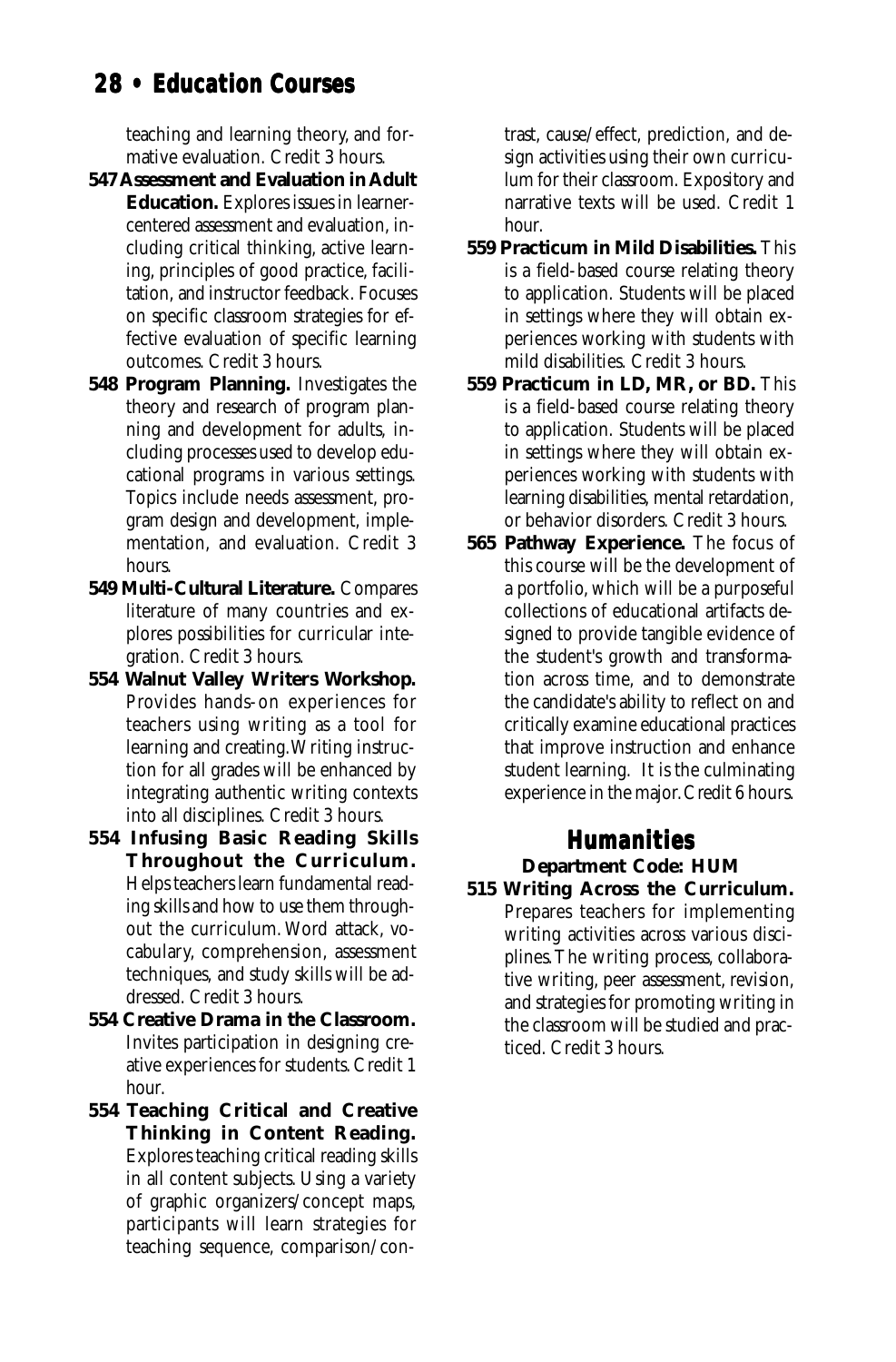## <span id="page-28-0"></span>**Faculty and Faculty and Administration Administration**

## **Administration**

James A. Sheppard, Ph.D., Vice President for Academic Affairs

- Karen Schoenebeck, Director, Master of Business Administration Program
- Victoria White, Ph.D., Director, Master of Education Program

## **Faculty**

**Brandi Biddle**. Consultant, Employee Relations, KOBE Steakhouse. B.S., Kansas State University; M.A., Friends University.

**Michelle Boucher, 1993.** Associate Professor of English. Director of Integrative Studies. B.A., Southwestern College; M.A., Southwestern Oklahoma State University.

**Troy Boucher, 1968.** Professor of English. Chair, English Department. Coordinator, Writing-Across-the-Disciplines. Coordinator, Senior Capstone Course. B.A., Southwestern Oklahoma State University; M.A., Northwestern Oklahoma State University; M.F.A., Wichita State University.

**Martha R. Butler, 1986.** Professor of Nursing. Director of Nursing Program. Director of Nursing Program, Professional Studies. B.S.N., M.N., Wichita State University; Ph.D., Texas Woman's University.

**Dave Buttram**. Sr. Project Analyst, IMA Financial Group. B.S., M.M., Friends University.

**Barbara A. Corvette, 2001.** Associate Professor of Business. B.S.C., University of Louisville; MBA, J.D., George Washington University; M.A., Ph.D., Fielding Institute. C.P.A., C.C.S.

**Daniel F. Daniel, 1970.** Professor of English. B.A., Berea College; M.A., University of Chicago; Ph.D., University of Wisconsin; post-doctoral studies, University of Kansas.

**Marvin Estes.** Superintendent, Winfield USD 465. B.A., Southwestern College; M.Ed., Ed.S., Wichita State University.

**Cindy Goertz**. Like Skills/Reading Discovery School Coordinator. B.A., Southwestern College; Reading Specialist, Wichita State University; M.Ed. Southwestern College.

**Marsha D. Granberry, 2001**. Assistant Professor of Education. Coordinator of Secondary Education Program. B.M.E., M.M.E., Wichita State University.

**Dean W. Johnston, 2003.** Assistant Professor of Education. Coordinator, Master of Education Program in Special Education. B.A., University of Minnesota; Ph.D., The University of Texas at Austin.

**Sara McCullough**. Accounts Receivable Supervisor, Bombardier Aerospace Learjet. B.B.A., Western Michigan University; MBA, Southwestern College.

**Philip R. Schmidt, 1967.** Professor of History. Chair, History and Political Science Department. Coordinator of Advising. B.A., Ottawa University; M.A., Ph.D., University of Kansas.

**Karen Schoenebeck, 2001.** Assistant Professor of Accounting. MBA Program Director. B.S., University of Wisconsin– LaCrosse; MBA, University of Minnesota. C.P.A.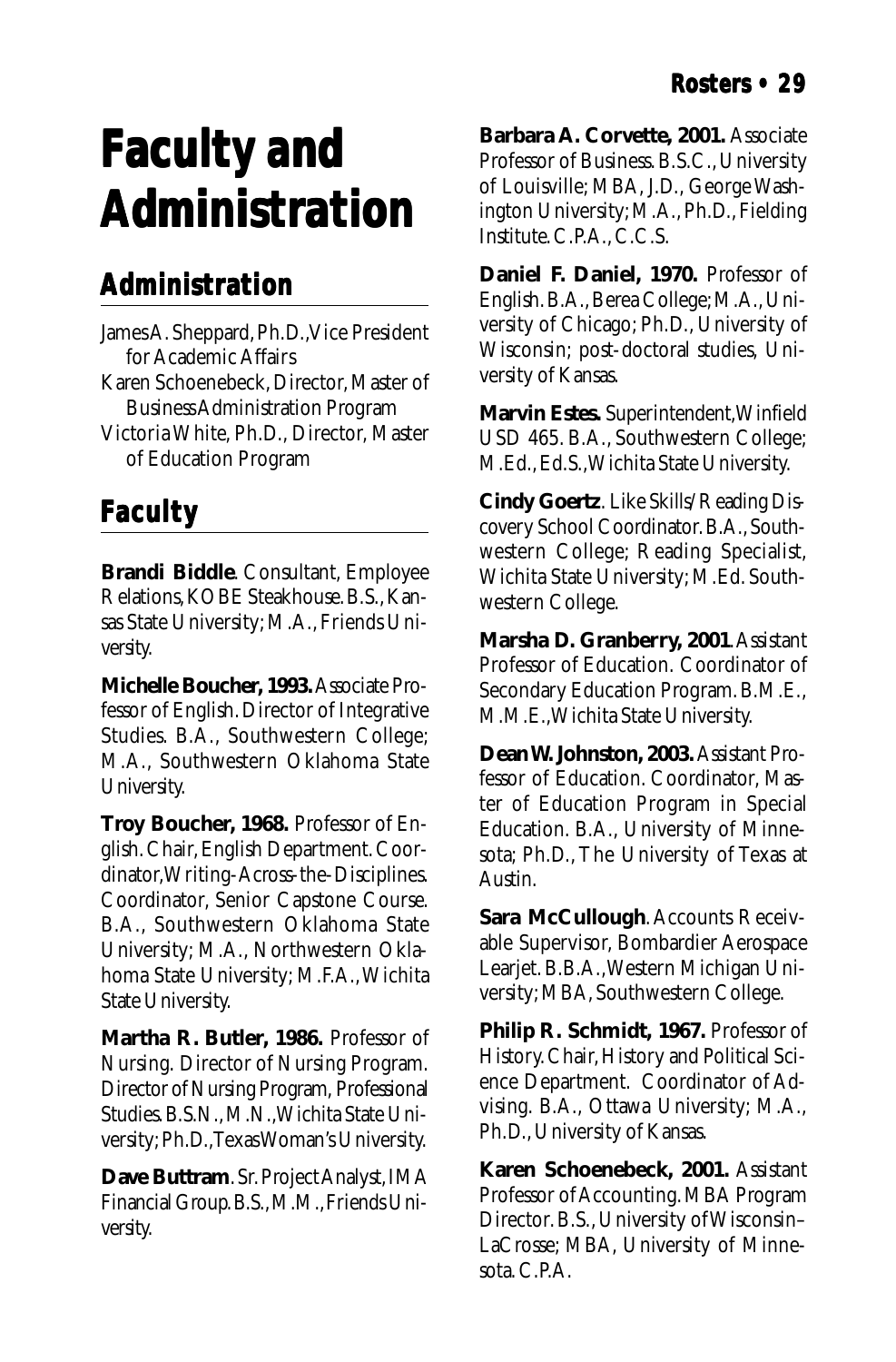### **30 • Rosters 30 • Rosters**

**Susan Shannon.** Sr. Organization Effectiveness Specialist, Bombardier Aerospace Learjet. B.A., M.Ed., Wichita State University; Ph.D., Kansas State University.

**Victoria A. White, 1999.** Associate Professor of Education. Director of Teacher Education Program. Director of Master of Education Program. B.A., M.A., Ph.D., Wichita State University.

**Michael J. Wood Sr., 2002**. Assistant Professor of Business and Finance. Chair, Business Division. B.A., MBA, University of Northern Iowa.

**Richard Woodward**. Technical Editor, Bombardier Aerospace Learjet. B.A., M.A., Wichita State University; MBA, Southwestern College.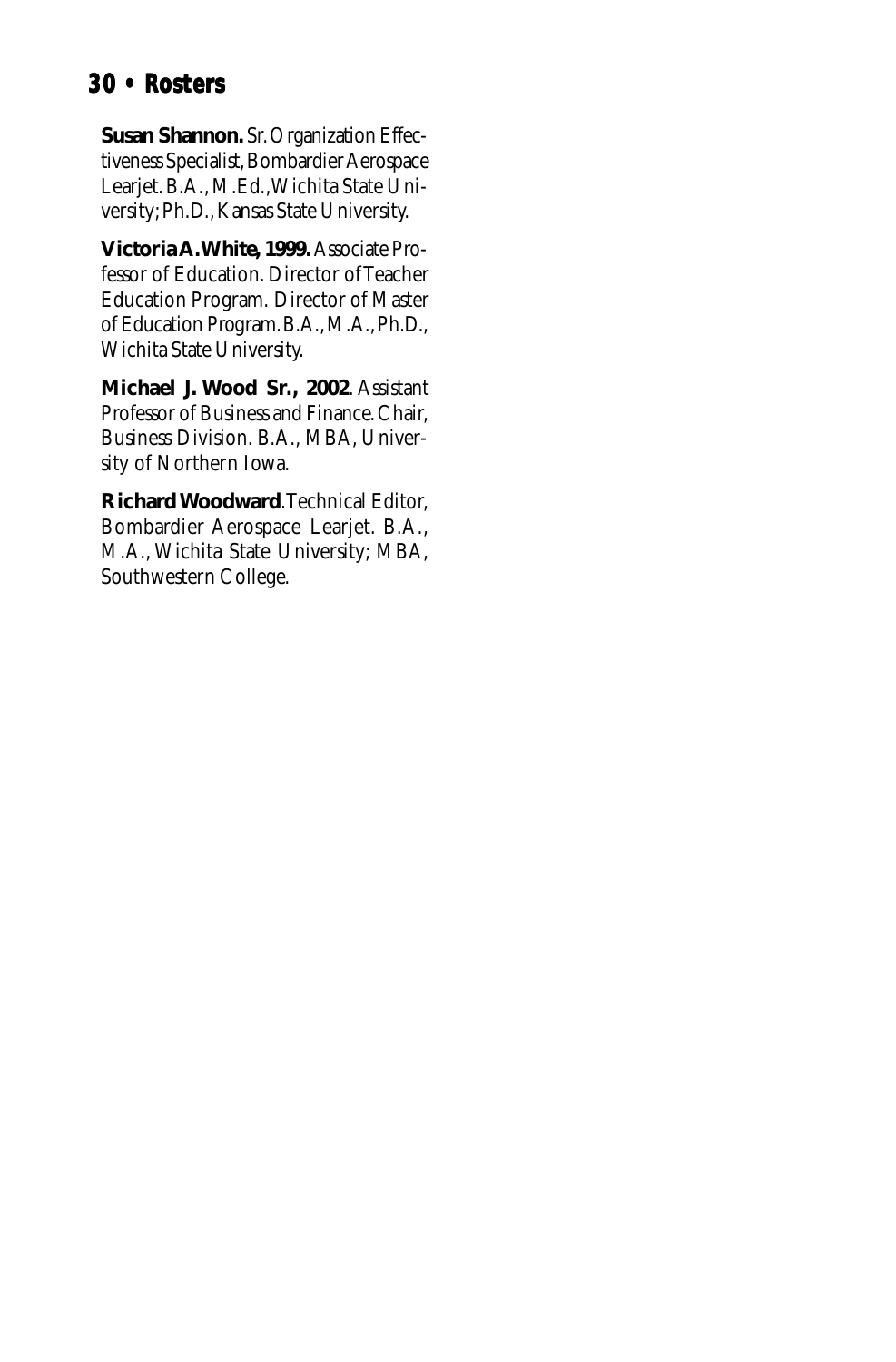## **Index**

#### **A**

[Academic advising, M.Ed. 21](#page-20-0) [Academic advising, MBA 17](#page-16-0) [Academic bankruptcy 12](#page-11-0) [Academic dishonesty 9](#page-8-0) [Academic forgiveness 12](#page-11-0) [Academic integrity 8](#page-7-0) [Academic policies 8](#page-7-0) [Academic probation 11](#page-10-0) [Academic suspension 11](#page-10-0) [Accreditation 4](#page-3-0) [Admission 4](#page-3-0) [Admission, conditional 4](#page-3-0) [Admission to MBA 5](#page-4-0) [Admission to special education 5](#page-4-0)[, 25](#page-24-0) [Admission with full standing 4](#page-3-0) [Advisors 15](#page-14-0) [Appeal of grade 12](#page-11-0) [Assistantships 14](#page-13-0) [Attendance policy 13](#page-12-0) [Auditing 11](#page-10-0)

#### **C**

[Calendar, M.Ed. 22](#page-21-0) [Calendar, MBA 18](#page-17-0) [Cancellation of charges, M.Ed. 21](#page-20-0) [Cancellation of charges, MBA 17](#page-16-0) [Cancellation of courses 11](#page-10-0) [Cancellation of financial aid 14](#page-13-0) [Catalogs 4](#page-3-0) [Charges and fees, M.Ed. 21](#page-20-0) [Charges and fees, MBA 17](#page-16-0) [Complaint policy 15](#page-14-0) [Completion of degree 9](#page-8-0) [Conditional admission 4](#page-3-0) [Course authorization 9](#page-8-0) [Course in humanities 28](#page-27-0) [Course load 9](#page-8-0) [Course work, repeating 12](#page-11-0) [Courses, cancellation of 11](#page-10-0) [Courses in education 26](#page-25-0) [Courses in management 19](#page-18-0) [Curriculum and instruction major 23](#page-22-0)

#### **D**

[Degree offered, M.Ed. 21](#page-20-0) [Degree offered, MBA 17](#page-16-0) [Degree requirements, general 9](#page-8-0) [Disabilities, policy for students with 15](#page-14-0)

#### **E**

[Education courses 26](#page-25-0) [Expulsion 11](#page-10-0)

#### **F**

[Faculty and administration roster 29](#page-28-0) [FERPA 7](#page-6-0) [Financial aid 14](#page-13-0) [Financial aid, cancellation of 14](#page-13-0)

#### **G**

[Grade, appeal of 12](#page-11-0) [Grading system 9](#page-8-0) [Graduate studies council 6](#page-5-0)

#### **H**

[Humanities course 28](#page-27-0)

#### **I**

[Incompletes 10](#page-9-0) [Independent studies 10](#page-9-0) [International students 6](#page-5-0)

#### **L**

[Library 15](#page-14-0)

#### **M**

[M.Ed., academic advising 21](#page-20-0) [M.Ed. calendar 22](#page-21-0) [M.Ed. degree 21](#page-20-0) [M.Ed. program charges and fees 21](#page-20-0) [M.Ed. program registration 21](#page-20-0) [M.Ed. program requirements 23](#page-22-0) [Management courses 19](#page-18-0) [Master of Business degree \(MBA\) 17](#page-16-0) [Master of Education degree \(M.Ed.\) 21](#page-20-0) [MBA, academic advising 17](#page-16-0) [MBA calendar 18](#page-17-0) [MBA degree 17](#page-16-0) [MBA program charges and fees 17](#page-16-0) [MBA program registration 17](#page-16-0) [MBA program requirements 19](#page-18-0)